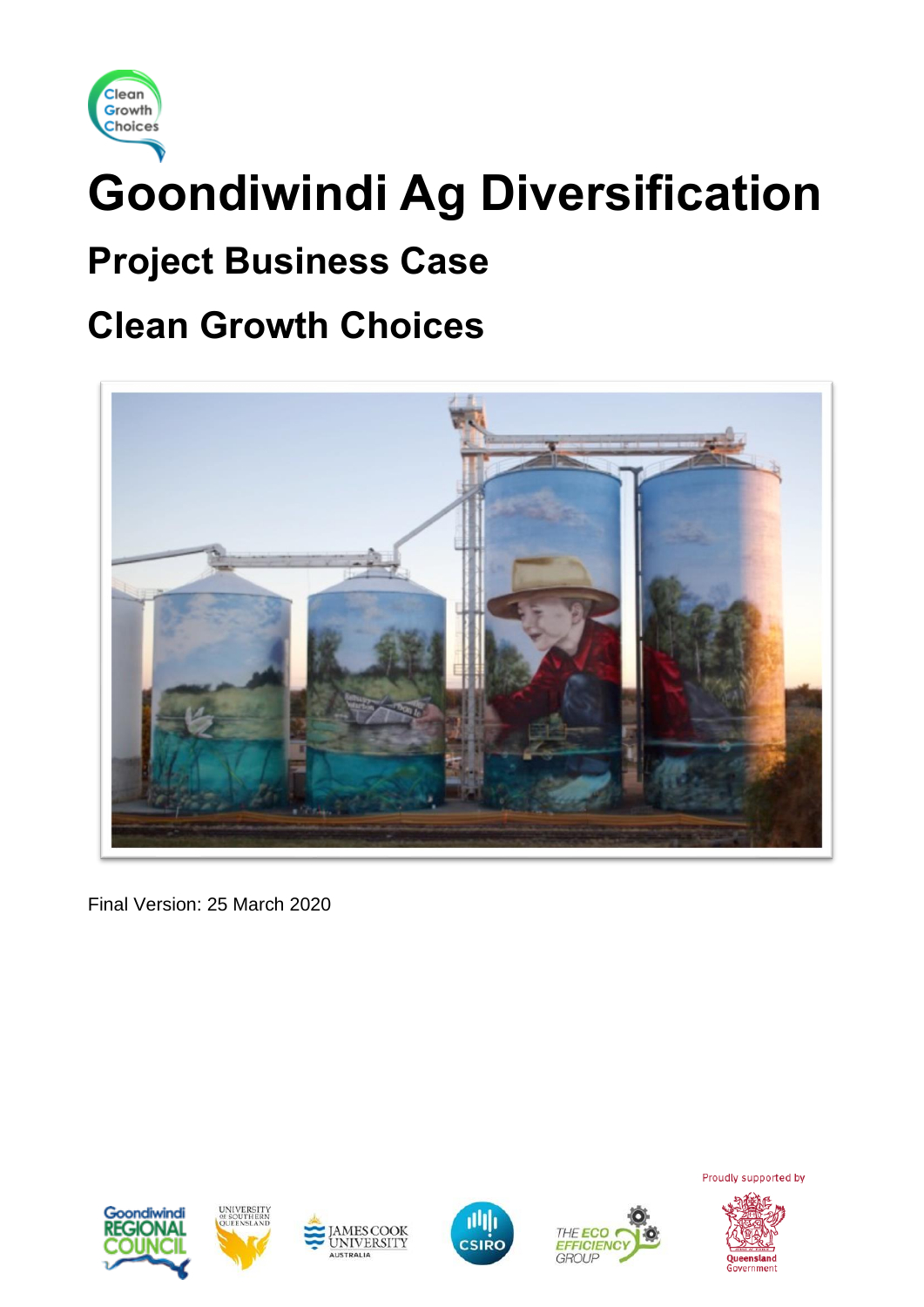

# **Document Development History**

### **Build Status:**

| <b>Version</b> | Date                        | <b>Author</b>        | Reason                                                | <b>Sections</b> |
|----------------|-----------------------------|----------------------|-------------------------------------------------------|-----------------|
| Final          | 25 March 2020               | Andrew<br>Chamberlin | Final proof read                                      | All             |
| Final          | 9 December 2019             | Andrew<br>Chamberlin | Incorporate DES<br>feedback                           | All             |
| 1.3            | 2 December<br>November 2019 | Andrew<br>Chamberlin | Final draft                                           | All             |
| 1.2            | 4 November 2019             | Andrew<br>Chamberlin | <b>Working Groups</b><br>and Future Food<br>and Fibre | All             |
| 1.1            | 30 September<br>2019        | Andrew<br>Chamberlin | Updated                                               | All             |
| 1.0            | 26 August 2019              | Andrew<br>Chamberlin | First issue                                           | All             |

#### : Acknowledgements

The Clean Growth Choices Consortium would like to thank members of the community and local experts for their participation in the workshop discussions. They made invaluable contributions to the process with their ideas and experiences.

We would also like to extend our sincere thanks for the continued support and help from the Goondiwindi Regional Council including Mayor Graeme Scheu, Councillors David Turner and Lachlan Brennan, CEO Carl Manton, Economic Development Officer, David Hayward, and facilitator Julia Telford of Engage and Create Consultants with Lauren Marer and Yasmin Taylor. These two are tagged onto the end of the sentence is a slightly odd way. Can you situate them better?

The consortium is comprised of experienced practitioners and academics from the University of Southern Queensland (USQ), James Cook University (JCU), CSIRO and The Ecoefficiency Group (TEG). The consortium team would like to acknowledge the strong support we received from the Queensland Department of Environment and Science (DES), especially from Georgine Roodenrys, Matthew Arthur, Sandra Avendano and Rosanna Virzi.

The Clean Growth Choices Consortium is delivering the Communities in Transition (CiT) pilot project with the support of the Queensland Government.

Extensive resources including case studies are available at:<https://www.cleangrowthchoices.org/>

Cover Photo: Yelarbon Grain Silos. Credit: Goondiwindi Regional Council







COOK

**UNIVERSITY** 



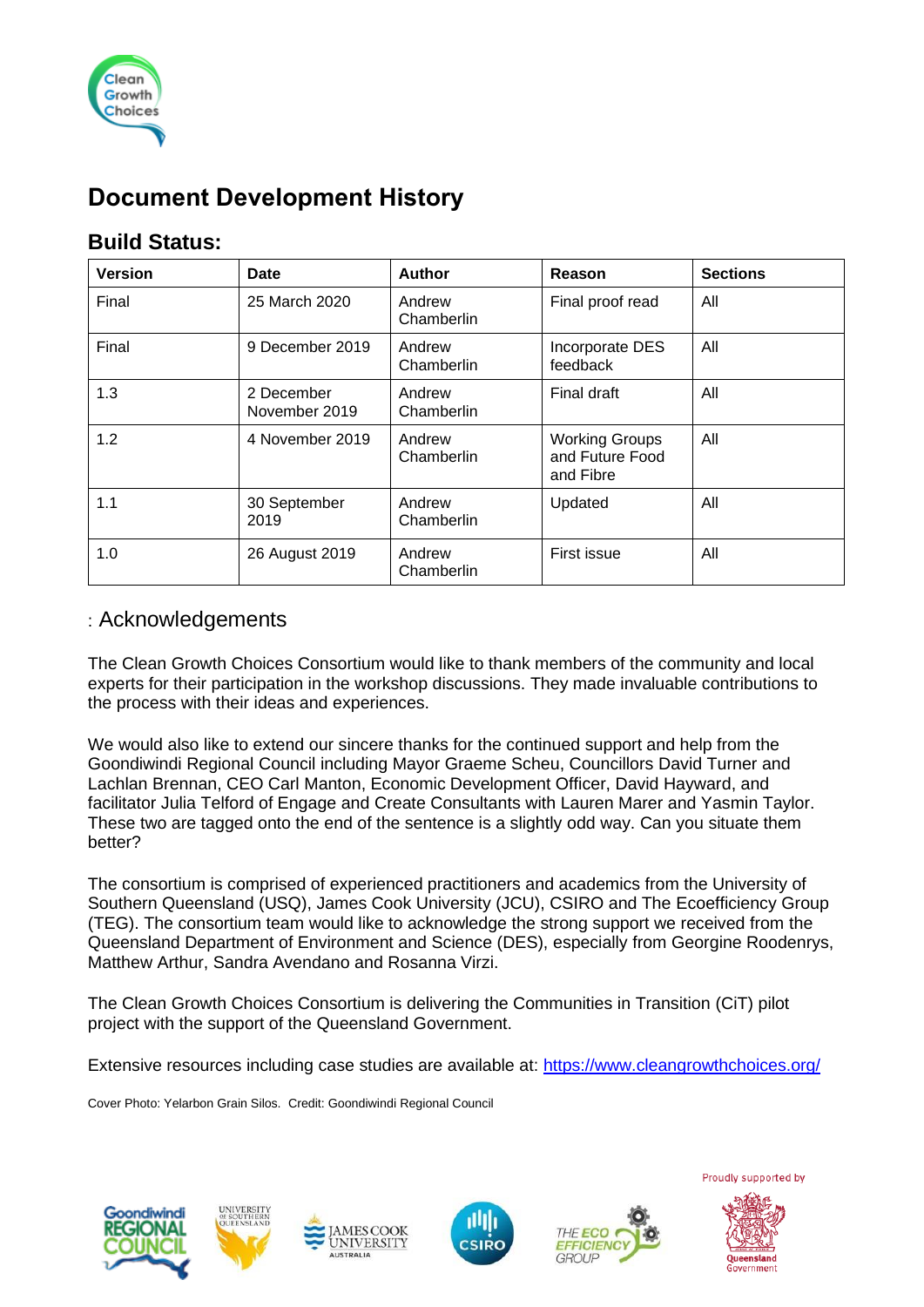

# **Table of Contents**

| <b>3 Overview</b><br>$\overline{7}$ |  |
|-------------------------------------|--|
|                                     |  |
|                                     |  |
|                                     |  |
|                                     |  |
|                                     |  |
|                                     |  |
|                                     |  |
|                                     |  |
|                                     |  |
|                                     |  |
|                                     |  |
|                                     |  |
|                                     |  |
|                                     |  |
|                                     |  |
|                                     |  |
|                                     |  |
|                                     |  |
|                                     |  |
|                                     |  |
|                                     |  |
|                                     |  |
|                                     |  |
|                                     |  |
|                                     |  |
|                                     |  |
|                                     |  |
|                                     |  |
|                                     |  |
|                                     |  |
|                                     |  |
|                                     |  |
|                                     |  |











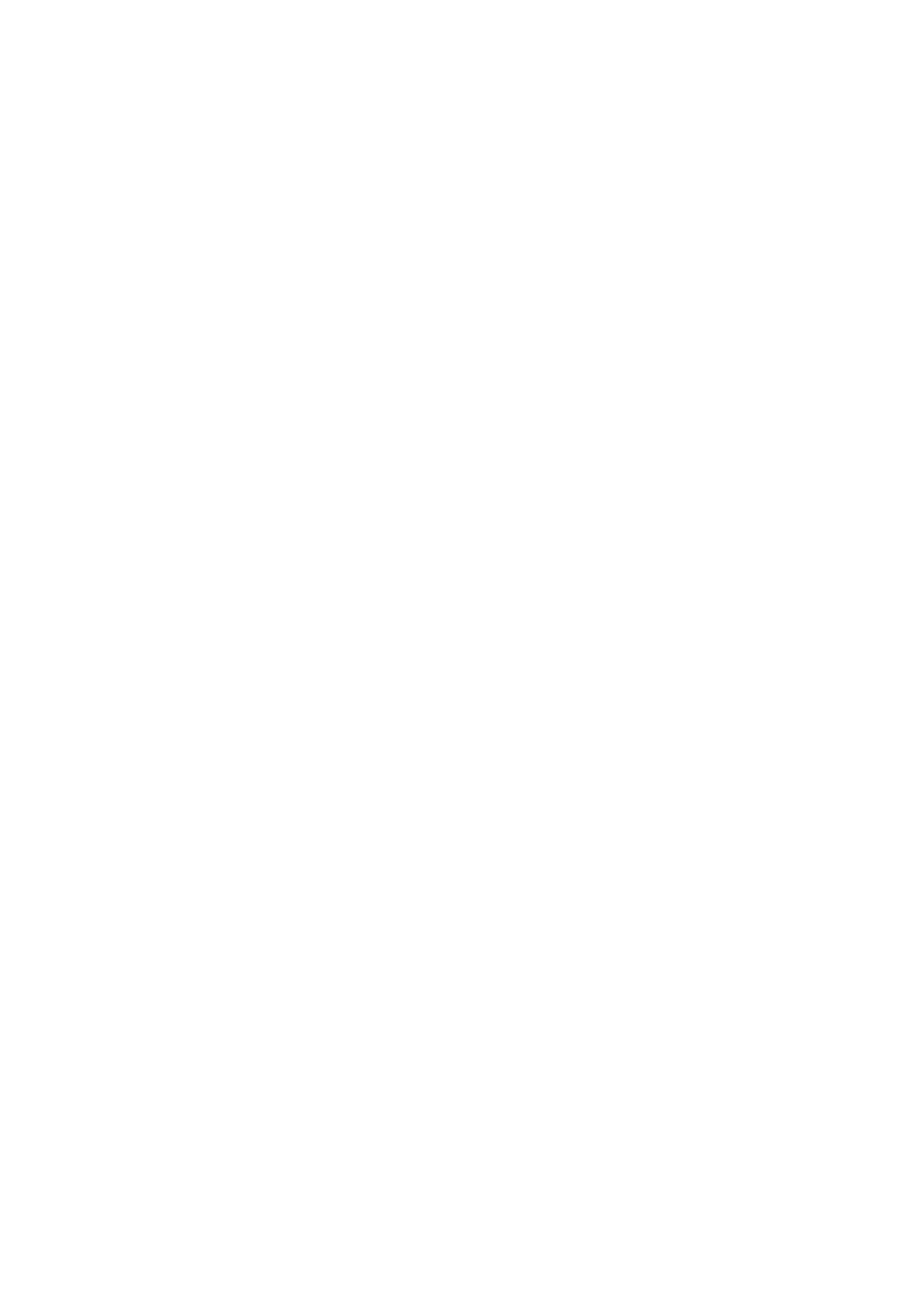# **1 Executive Summary**

The program has identified a number of measures to help farmers manage the risk of diversification and increasing production intensity (intensification). The three options proposed in the business case are:

- Option 1: Develop a RD&E and Diversification Plan
- Option 2: Appoint a RD&E Community Manager
- Option 3: Establish a RD&E Backbone Organisation.

It is recommended that Option 2 be progressed, with the outcomes of the project to be the delivery and management of Options 1 and 3.

It is proposed to seek seed funding for the Program, with a view to it becoming a self-funded resource for growers within a short period of time.

This business case advances projects that address a number of key Queensland Government objectives identified in *[Our Future State](https://www.ourfuture.qld.gov.au/gov-objectives.aspx)* including:

- Creating jobs in a strong economy by creating and maintaining jobs for regional employees in drought-affected communities
- Keeping Queenslanders healthy by reducing financial pressures on regional families and reducing suicides.

### **1.1 Communities in Transition (CiT): Clean Growth Choices**

The CiT Pilot Program delivers on the *Queensland Climate Transition Strategy*'s action to build leadership capacity within communities to develop place-based climate transition roadmaps. These roadmaps, and this business case, identify opportunities for economic and social development and climate resilience in regional Queensland. The opportunities range across a number of sectors including agriculture, waste, water supply, tourism, energy, manufacturing, transport and human services. The multidisciplinary nature of these sectors means that other Queensland Government priorities are indirectly being addressed, thus offering an opportunity to leverage efforts across government.

The CiT Pilot Program contributes to reducing emissions by identifying economic opportunities that support the transition to a low carbon economy, under the *Queensland Climate Transition Strategy.* Importantly this business case identifies not only low emissions opportunities, but offers economic diversification to build resilience in regional economies.

The *Goondiwindi Living Roadmap* outlines how a group of Goondiwindi residents came together to develop this business case.











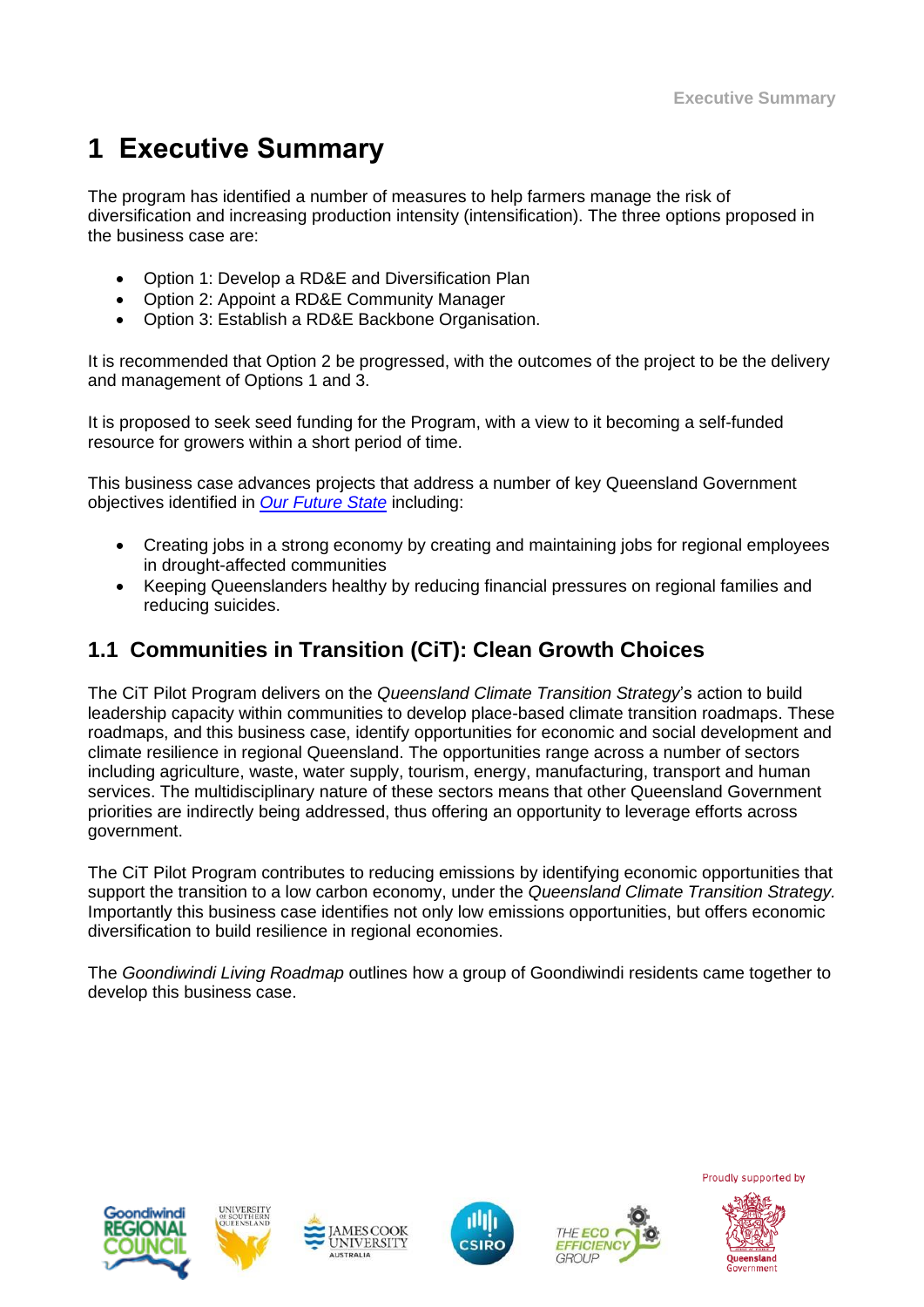# **2 Introduction/Background**

This project has been prioritised by the Goondiwindi Working Groups Sustainable World Class Agriculture Pathway. The pathway has identified the risks posed by increasingly changing climate patterns and the need to continue to increase farm revenue with no likely increase in water availability. It is, therefore, likely that agricultural production will need to become more intensive, achieving a higher yield per unit of water.

The region is subject to significant change. Steven Crimp, a climate applications scientist with the Climate Change Institute (CCI) at the Australian National University, has found a number of critical climatic changes in the region<sup>1</sup> which, if they continue, will impact the choices farmers make about crops and future strategy:

- Warming has occurred between 1950 & 2018 with average temperatures now approximately  $1.1^{\circ}$ C warmer than in 1950
- Between 1950 and 1985, a maximum temperature of  $29^{\circ}$ C occurred on average for 14% year. Between 1986 and 2018 this temperature occurred around 35% year.
- The number of frost events (defined as below zero degrees) has more than tripled, with an average nine events now occurring most years
- The average length of dry spells has increased, as has the average time between rainfall events.

The working group discussed a number of options to identify the highest and best use of water including:

- Water Productivity water and energy use efficiency
- Opportunity to develop supply chain for new products
- Opportunity to develop processing plants to add value to some products
- How do people access product all year round. What can be grown in the area and what is the growing window?
- How do we inform producers? What education campaign is needed?

This project links closely to the Clean Growth Choices Goondiwindi Organics project Clean Growth Choices Goondiwindi Tourism project and the Ag Tech Roadmap project.

The Project supports innovation in the agriculture sector to increase resilience and improve productivity consistent with key strategies of the Queensland Agriculture and Food Research Development and Extension 10 year road map:

- Strategy 1: Increase innovation and commercialisation
- Strategy 2: Identify and promote agriculture and food RD&E opportunities
- Strategy 3: Support existing sector to grow and develop new business.

The Queensland Agriculture and Food Research Development and Extension 10 year road map is a whole-of-government plan which provides a comprehensive overview of the Queensland agriculture and food sector's RD&E priorities.

<sup>1</sup> Somes, T., 2019, Data shows Goondiwindi climate is changing: GRDC Update













<sup>1.</sup>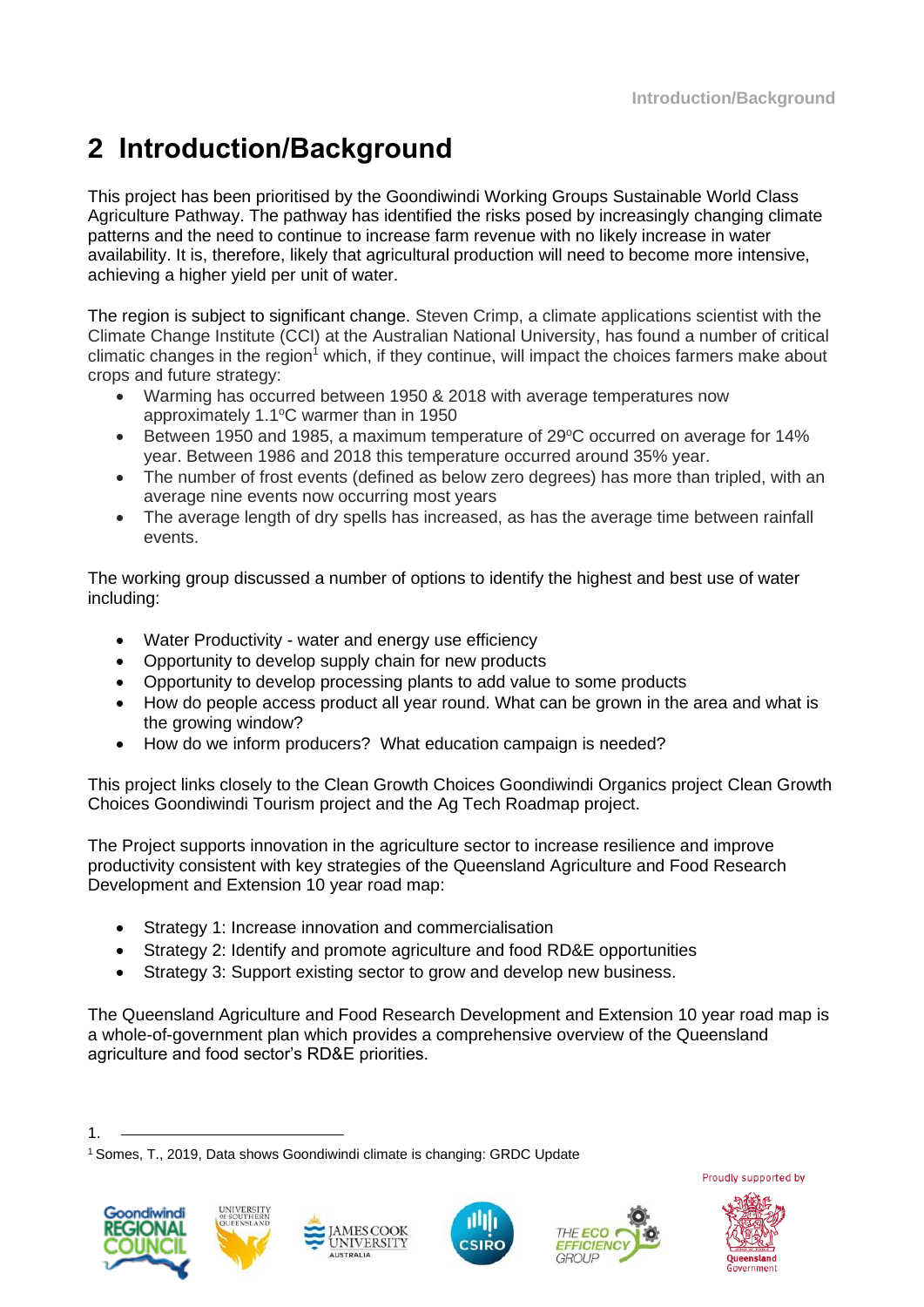The Growing for Queensland discussion paper – to inform a final industry development strategy identifies a number of challenges to the future of [Queensland's agribusiness](https://daf.engagementhub.com.au/growing-for-queensland) which faces changes at an unprecedented scale and pace; from consumer trends, digital disruption and population growth, to the loss of fertile land and climate change

# **3 Overview**

### **3.1 Vision**

Diversify the Goondiwindi Region economy through sustainable world class agricultural practices.

The Goondiwindi region aims to be Australia's centre of agricultural excellence, a premier visitor destination, and a region celebrated for its prosperous rural lifestyle.

### **3.2 Organisational Objective**

To add diversity to Goondiwindi's agricultural economy through the development of a diverse range of products grown efficiently.

To establish the sustainable brand for Goondiwindi through efficient and regenerative agriculture.

# **4 The Business Case**

### **4.1 Purpose of the Business Case**

The purpose of the business case is to identify opportunities to:

- 1. Outline the potential for more intensive and diverse agricultural production in Goondiwindi
- 2. Analyse a number of options as proposed by the Clean Growth Choices Working Group
- 3. Identify costs, benefits and risks
- 4. Develop a proposal to proceed with the project or to submit to a funding source for approval for funding.

This is a preliminary business case that will provide the working group with:

- 1. A sound basis for a decision to proceed to a project
- 2. The next steps and estimated costs to develop the business case.

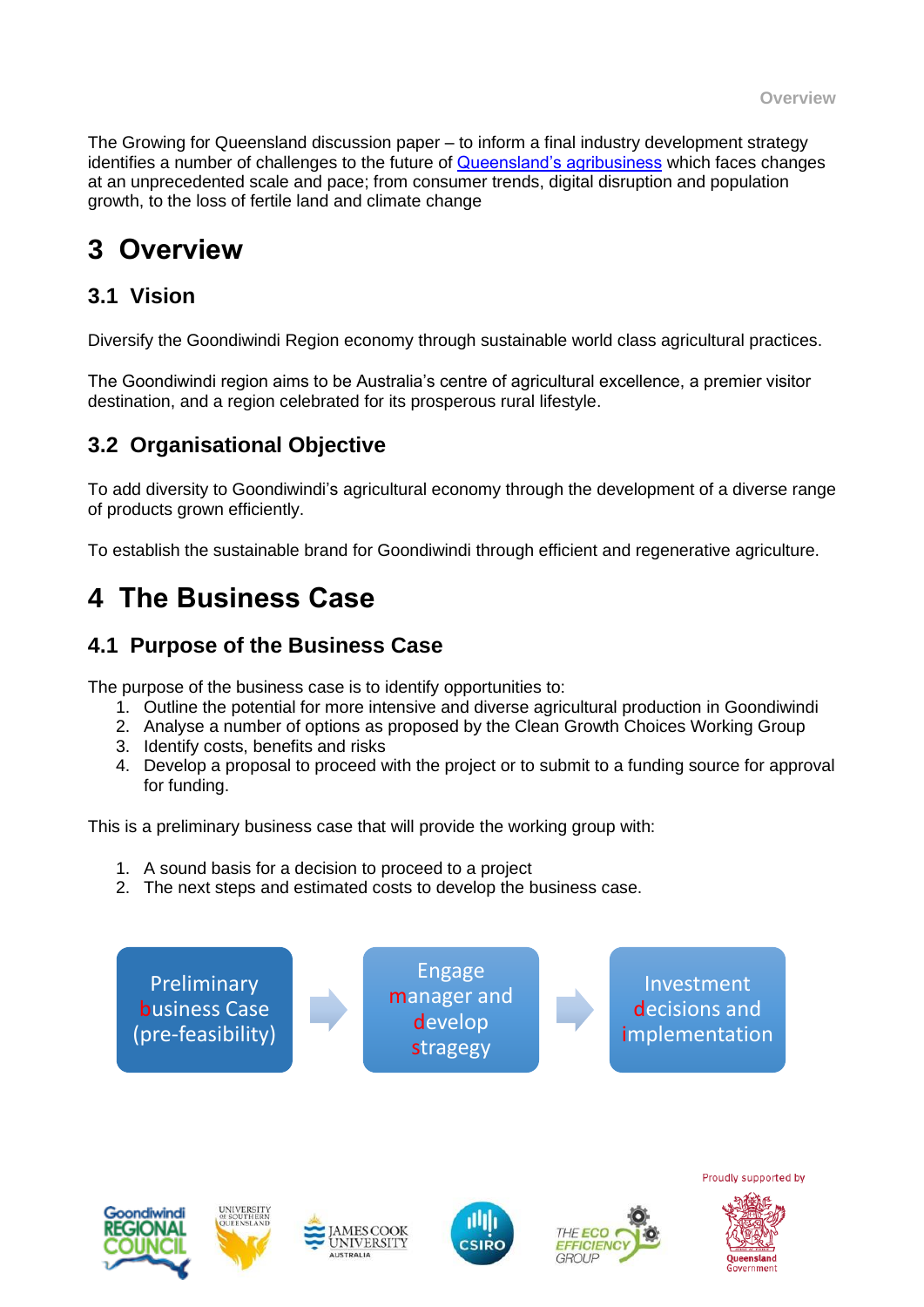#### **Sustainable Development Goals**

The project aims to achieve sustainable economic development in Goondiwindi and specifically, works towards achieving the following of the [United Nations Sustainable Development Goals:](https://sustainabledevelopment.un.org/) (SDGs):

| <b>Number</b>    | <b>Goal</b>                                  | <b>Explanation</b>                                                                                                                                                                                                                                                                                                                                                                                                                                                                                                                                                                                        |
|------------------|----------------------------------------------|-----------------------------------------------------------------------------------------------------------------------------------------------------------------------------------------------------------------------------------------------------------------------------------------------------------------------------------------------------------------------------------------------------------------------------------------------------------------------------------------------------------------------------------------------------------------------------------------------------------|
| SDG <sub>7</sub> | Affordable and Clean<br>Energy               | More people are using electricity than ever<br>before, with the proportion of the global<br>population having access to this service rising<br>from 83 per cent in 2010 to 87 per cent in 2015,<br>then accelerating to 89 per cent in 2017 (a gain<br>of 1 percentage point annually in the past two<br>years). Still, 840 million people were without this<br>essential service in 2017, mostly in sub-Saharan<br>Africa. In that region, only 44 per cent of the<br>population had access, and an estimated 573<br>million people still lacked electricity.                                            |
| SDG <sub>9</sub> | Industries, Innovation<br>and Infrastructure | Investments in infrastructure – transport,<br>irrigation, energy and information and<br>communication technology - are crucial to<br>achieving sustainable development and<br>empowering communities in many countries. It<br>has long been recognized that growth in<br>productivity and incomes, and improvements in<br>health and education outcomes require<br>investment in infrastructure.                                                                                                                                                                                                          |
| <b>SDG 13</b>    | <b>Climate Action</b>                        | Climate change is now affecting every country<br>on every continent. It is disrupting national<br>economies and affecting lives, costing people,<br>communities and countries dearly today and<br>even more tomorrow. Weather patterns are<br>changing, sea levels are rising, weather events<br>are becoming more extreme and greenhouse<br>gas emissions are now at their highest levels in<br>history. Without action, the world's average<br>surface temperature is likely to surpass 3<br>degrees centigrade this century. The poorest<br>and most vulnerable people are being affected<br>the most. |
| <b>SDG 17</b>    | Partnerships for the<br>Goals                | A successful sustainable development agenda<br>requires partnerships between governments, the<br>private sector and civil society. These inclusive<br>partnerships built upon principles and values, a<br>shared vision, and shared goals that place<br>people and the planet at the centre, are needed<br>at the global, regional, national and local level.                                                                                                                                                                                                                                             |











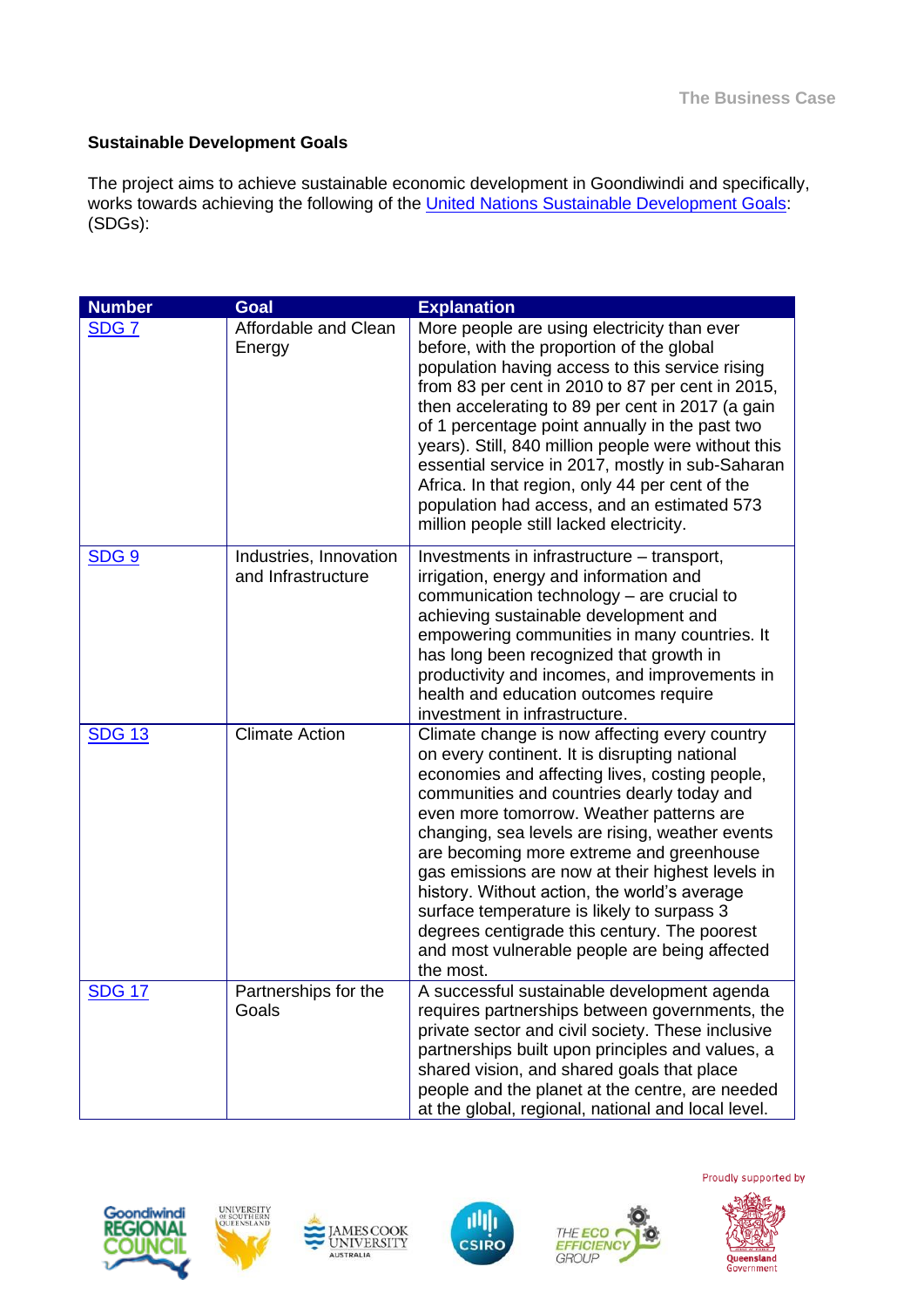# **4.2 Business Case Sponsor**

The sponsor of the business Case is the Queensland Department of Environment and Science (DES).

# **5 Situational Assessment and Problem Statement**

This section outlines the benefit to the region for proceeding with the one or more of the proposed options and contains:

- A description of the current situation, challenges and opportunities
- An assessment of how the opportunities are currently being met or not met
- An analysis of the gap between the current situation and the stated objective(s).

Water availability in Goondiwindi Region is declining with a lack of rain and decreased water allocations from the Murray Darling Basin. It is likely that uncertainty over water availability will increase over time.

Goondiwindi farmers will need to continue to produce with declining and more variable water availability. Water risks include both (a) Policy decisions which may abruptly change access to water; and (b) Physical climatic conditions reducing the overall amount of water in the system and with more variable timing.

The working group considered that for the region to continue to prosper, farmers will need to increase the value of yield per unit of water, achieving greater water productivity. This includes a number of elements:

- Water efficient operations and water productivity improvements (irrigation and farm system efficiency)
- Greater soil water retention through regenerative agricultural practices (the subject of a separate CGC Working Group project)
- Diversifying to production of higher value products with greater output.

Over time, the results will provide growers with the opportunity to:

- Gain increased and sustained profitability from each unit of water applied to farms
- Diversify into new crops and gain a higher level of productivity and value for each ML of water used.

The OECD<sup>2</sup> notes that:

*At the farm level, many innovations are "process innovations" as they relate to improving production techniques; for example, adopting improving seeds or irrigation systems. Downstream industries also innovate new and improved products, such as functional attributes for food (health) or in the chemical or pharmaceutical industry (bioeconomy). All along the supply chain, marketing and organisational innovations are increasingly important.*

<sup>2</sup> <https://www.oecd.org/agriculture/topics/agricultural-productivity-and-innovation/>













<sup>1.</sup>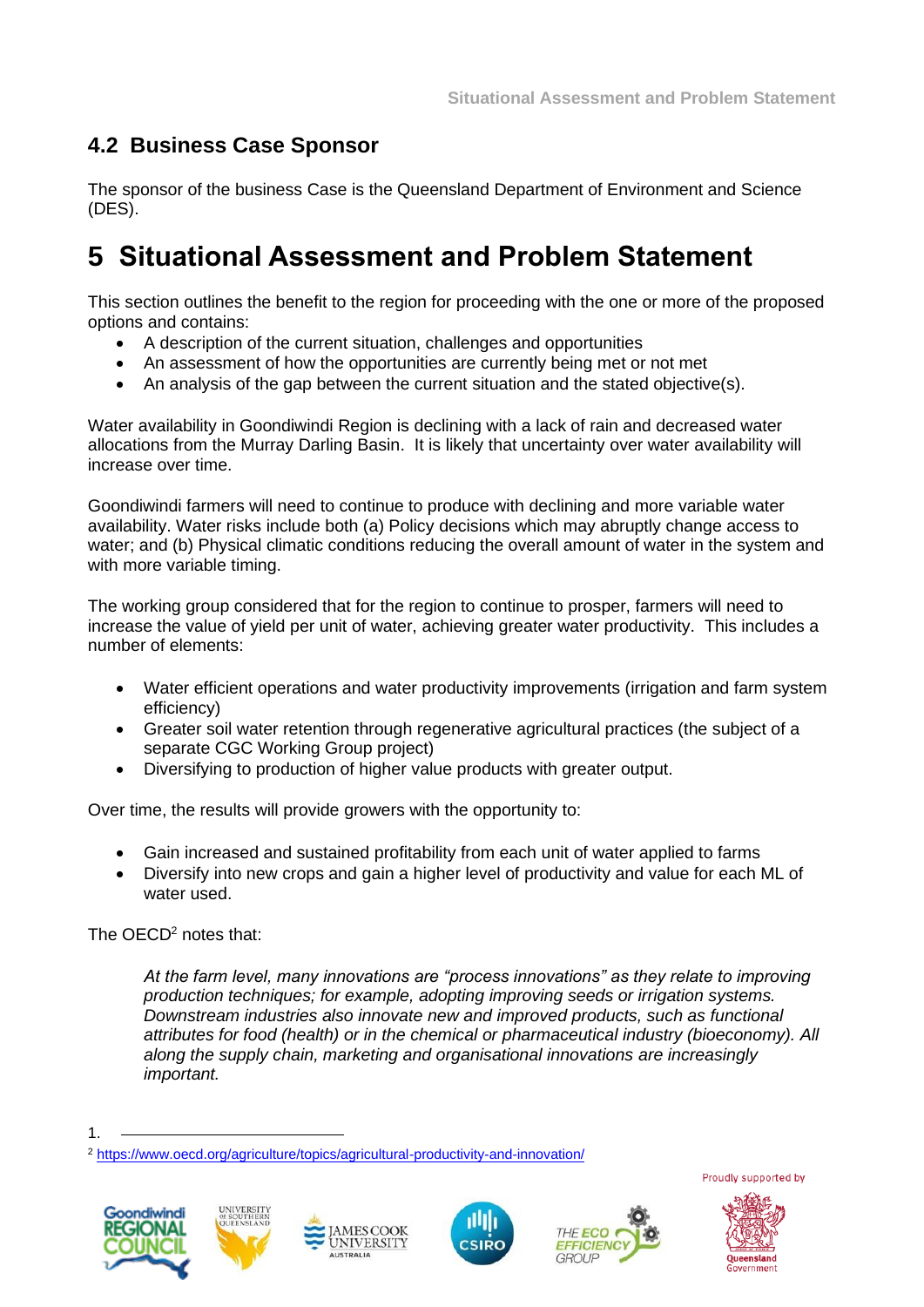The OECD goes on to advise that:

*Agricultural policy should instead focus on measures to improve the sector's long-term productivity and sustainability, such as investment in general services that strengthen human and infrastructure capacity, and farmers' connection to input and output markets. There must also be a business case from the farm to the fork for producers to innovate and to improve productivity and environmental performance. Well-functioning markets and a sound regulatory and policy environment are key to harnessing these market opportunities.*

*In particular, governments should strengthen agricultural innovation systems to make them more collaborative and responsive to needs, which would increase the impact of public expenditure. Improving the relevance of innovations would also increase adoption in the sector and acceptance by society. Governance is the key to such improvements, which would include forming clear strategic objectives in consultation with stakeholders and comprehensive mechanisms and procedures for evaluation. Finally, attention needs to be paid to adoption, including skills improvements.*

Many skills and a range of experiences are required to successfully diversify rural economies and farm businesses. Diversification requires growers to take a risk on new ventures with decisions based on a number of factors including:

- Market understanding and business development what are the products that will be appealing to the market?
- Regional and local suitability which of these products can be produced in Goondiwindi?
- Consideration of the logistics of getting a new product to market (or new to a region or farm).

The process of diversification is similar to the adoption of new technology, in that it involves risk and uncertainty. It can be different to the risk profile of a start-up businesses as diversifying is a more measured approach that can be taken where the amount of risk is smaller as a proportion of the business value. That is, a farm can trial a new crop in a small area and so manage the risk across the whole business.

This concept fits with the AgTech Innovation Hub concept developed by the Goondiwindi Regional Council and the Renewable Energy Centre of Excellence (RECoE) for the Goondiwindi Regional Council. The report considered the concept of a "Backbone Organisation" with a number of opportunities considered most successful in facilitating change including:

- Education and support organisations
- Industry/technology communities
- Innovation Hubs.

With a measured approach to RD&E in agricultural diversification, farms may have time to trial new crops and methods before significant economic changes. Accordingly, this project complements work recently undertaken by RECoE to develop a roadmap for Ag Tech uptake in Goondiwindi.











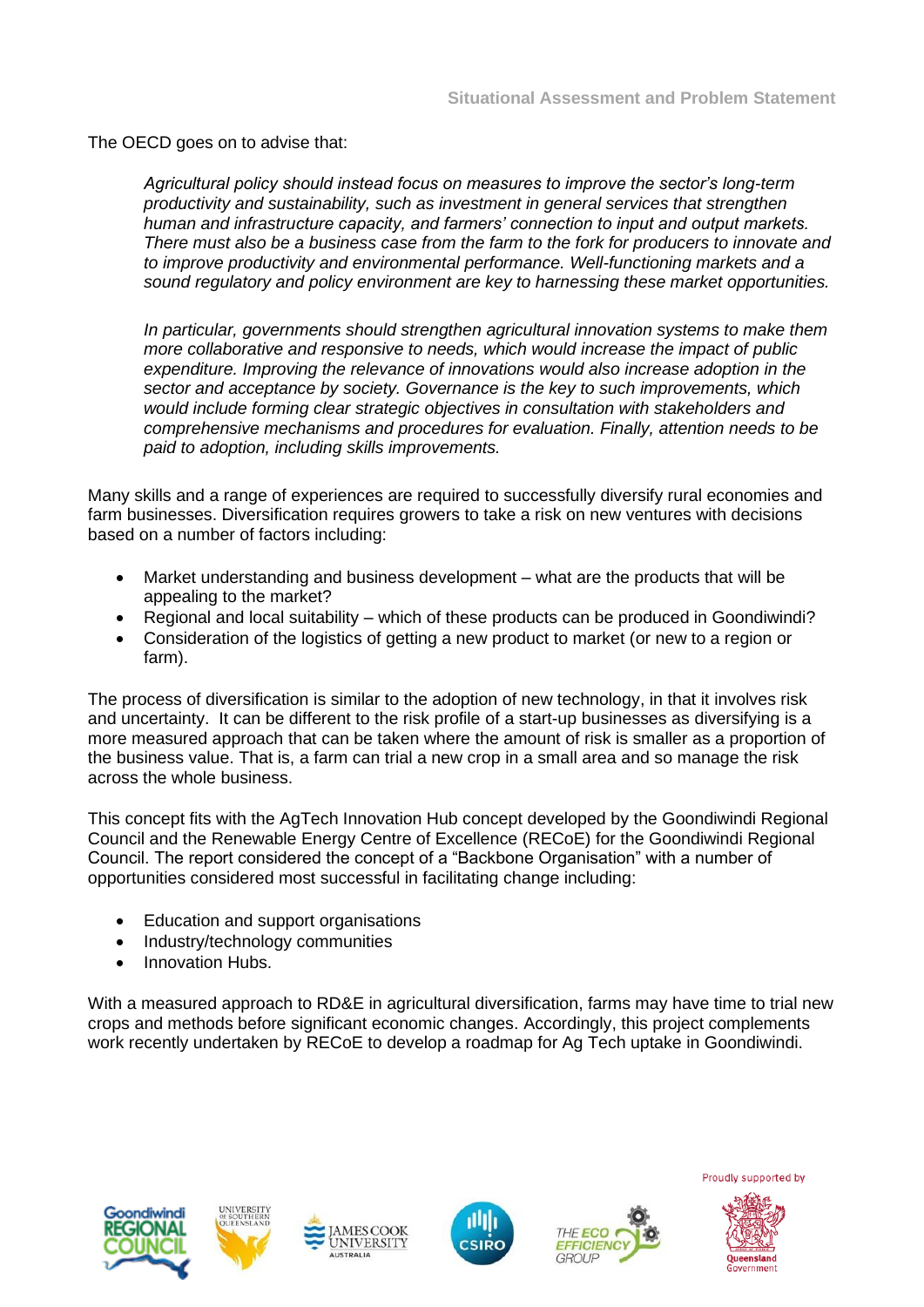The Queensland Agriculture and Food Research, Development and Extension (RD&E) *10-Year*  Roadmap and Action Plan (April 2018)<sup>3</sup> identifies a number of barriers and challenges to RD&E including:

- Access to RD&E funding and investment capital
- Adoption of R&D outputs to increase production in a sustainable way
- Biosecurity
- Agriculture and food RD&E capability and skills gaps
- Climate variability and climate change.

The Roadmap and Action Plan summary includes three strategies (pp. 24–25). The key aspect relevant to this project is *Strategy 3: Support existing sector to grow and develop new business*. The Action Plan points to a number of *Advance Queensland* programs that address a number of the RD&E barriers.

The project works towards a number of pillars in the *2030 Roadmap: Australian Agriculture's Plan for a \$100 Billion Industry<sup>4</sup>* .

Pillar 2: Growing Sustainably:

- Australian agriculture is trending towards carbon neutrality by 2030
- A 20% increase in water use efficiency for irrigated agriculture by 2030.

Pillar 3: Unlocking Innovation:

- Australia becomes a top 20 nation for innovation efficiency
- Australia's farm energy sources are 50% renewable by 2030.

The Roadmap sets out the opportunities and weaknesses for Australian Agriculture.

Strategic Recommendation 4.1 of *Agricultural Innovation: A National Approach to Grow Australia's*  Future<sup>5</sup> recognises that enhancing farming system groups will strengthen the extension and adoption of innovation. The details of this recommendation note that:

*Existing farming systems groups can offer tailored support and demonstration of innovation for their region, including mixed farming systems, which will demonstrate the benefits and increased rates of adoption. Trusted groups are shown to be the most effective at creating change on farm.*

In the Macintyre Ag Alliance Regen Ag group, people are doing their own research on multispecies cover cropping including through study tours to America which is seen as more advanced in regenerative agriculture,

The Climate Adaptation Strategy for Agriculture notes (p.16) that there is an insufficient focus in industry R&D programs on climate risk and adaptation<sup>6</sup>.

<sup>5</sup> [http://www.agriculture.gov.au/SiteCollectionDocuments/agriculture-food/innovation/summary-report-agricultural](http://www.agriculture.gov.au/SiteCollectionDocuments/agriculture-food/innovation/summary-report-agricultural-innovation.PDF)[innovation.PDF](http://www.agriculture.gov.au/SiteCollectionDocuments/agriculture-food/innovation/summary-report-agricultural-innovation.PDF) -URL is incorrect















<sup>1.</sup>

<sup>3</sup> <https://www.daf.qld.gov.au/business-priorities/agriculture/rde/roadmap-action-plan>

<sup>4</sup> <https://www.nff.org.au/read/6187/nff-releases-2030-roadmap-guide-industry.html>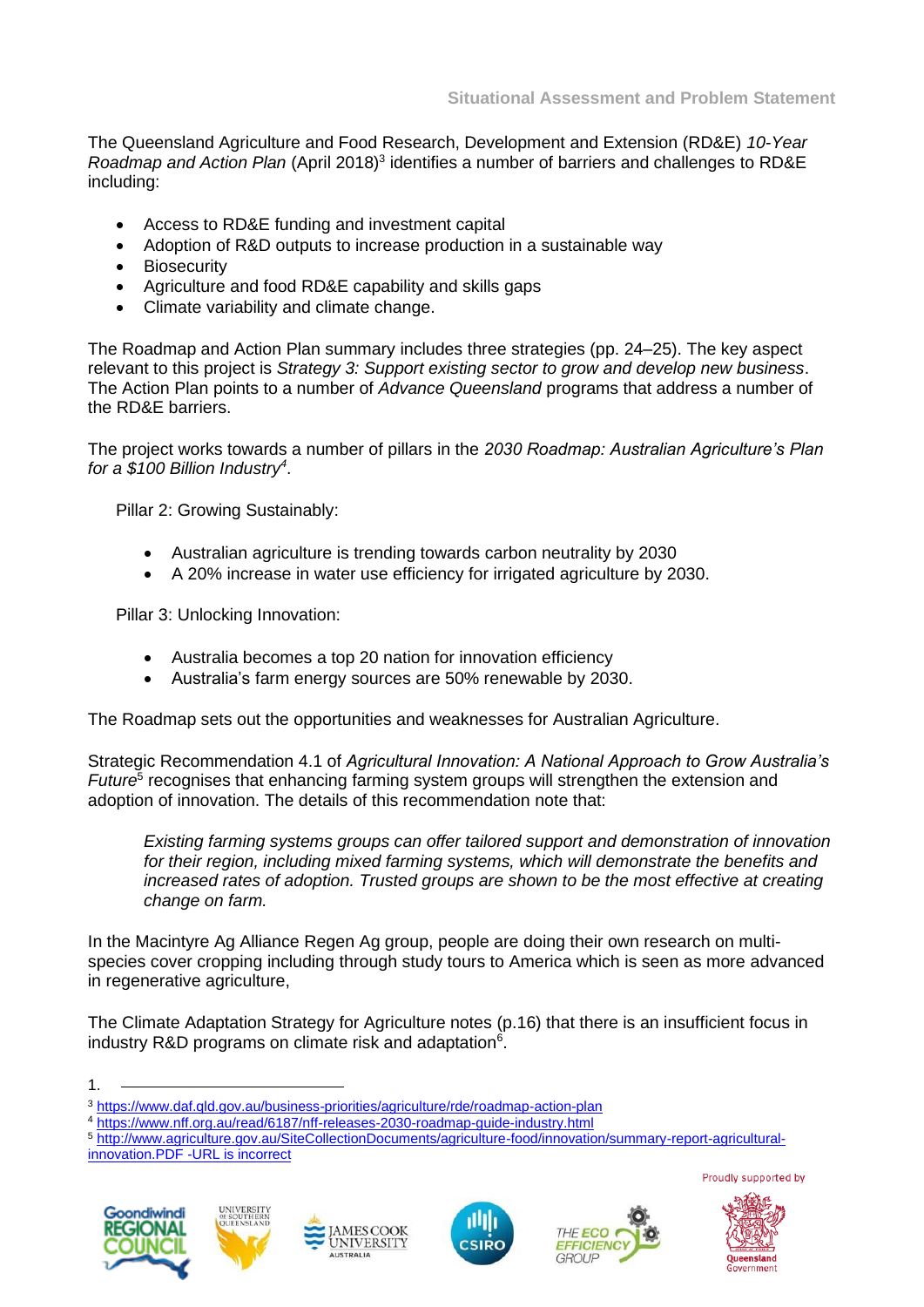There is an opportunity for more intensive production of high value products to make the best use of water throughout the region. How can the overall productivity of the region be improved, including through greater water productivity? There is a need to match supply chain and market development with the right agronomy advice.

The working group identified a number of opportunities and issues to be considered including:

- Potential for native plant goods, essential oils and medicinals. For example, Eurah currently 'wild harvests' ingredients, but would like a dedicated area so that cattle don't intrude and production can be expanded
- Carbon farming paid to leave the vegetation in place
- Opportunity to develop supply chain for new products
- Opportunity to develop a processing plant to value add to primary products
- Drought resistant native grasses harvesting seed for grain
- Native pastures which appear to be withstanding the drought while improved pastures are struggling
- Having a resource available to keep looking for opportunities for new crops and products
- Look at potential to access new markets through the Wellcamp Airport
- Coordinate with the activities of the Toowoomba and Surat Basin Enterprise (TSBE) in the wider region [\(https://www.tsbe.com.au/\)](https://www.tsbe.com.au/)
- Access existing research and development corporations
- How do people access product all year round What can be grown here? What is the window?
- Informing producers What education campaign is needed to inform them and assist them through a transition?
- Opportunity for Goondiwindi region supply chain mission
- What programs are in place that can be accessed:
	- o Established agronomists
	- o DPI/DAF support
- Need for assistance with commercialization of horticulture and engaging a market development person
- This project will assist the existing sector in Goondiwindi and wider to grow and develop new business:
	- o What to grow, when, distribution, marketing etc
- Consider a [Wandering Cooks](https://wanderingcooks.com.au/) model for a commercial kitchen to support new food businesses utilising local produce – check this hyperlink
- A "Secret Eat Street"
- A focus on Food and Fibre west of the range not just Goondiwindi
- How can it connect with a local production concept under consideration in Inglewood?
- Seeking assistance from DAF proactive business development expertise based in Stanthorpe.

The Working Group held a Future Food and Fibre workshop in 17 October 2019 to highlight specific case studies of diversification, market development and understand the barriers and opportunities, with the notes including the responses to a survey attached at Appendix D.

Technologies to improve the efficiency of agricultural systems are being developed in Goondiwindi:

2.

<sup>6</sup> https://www.qld.gov.au/\_\_data/assets/pdf\_file/0027/67626/agricultural-sector-adaption-plan.pdf













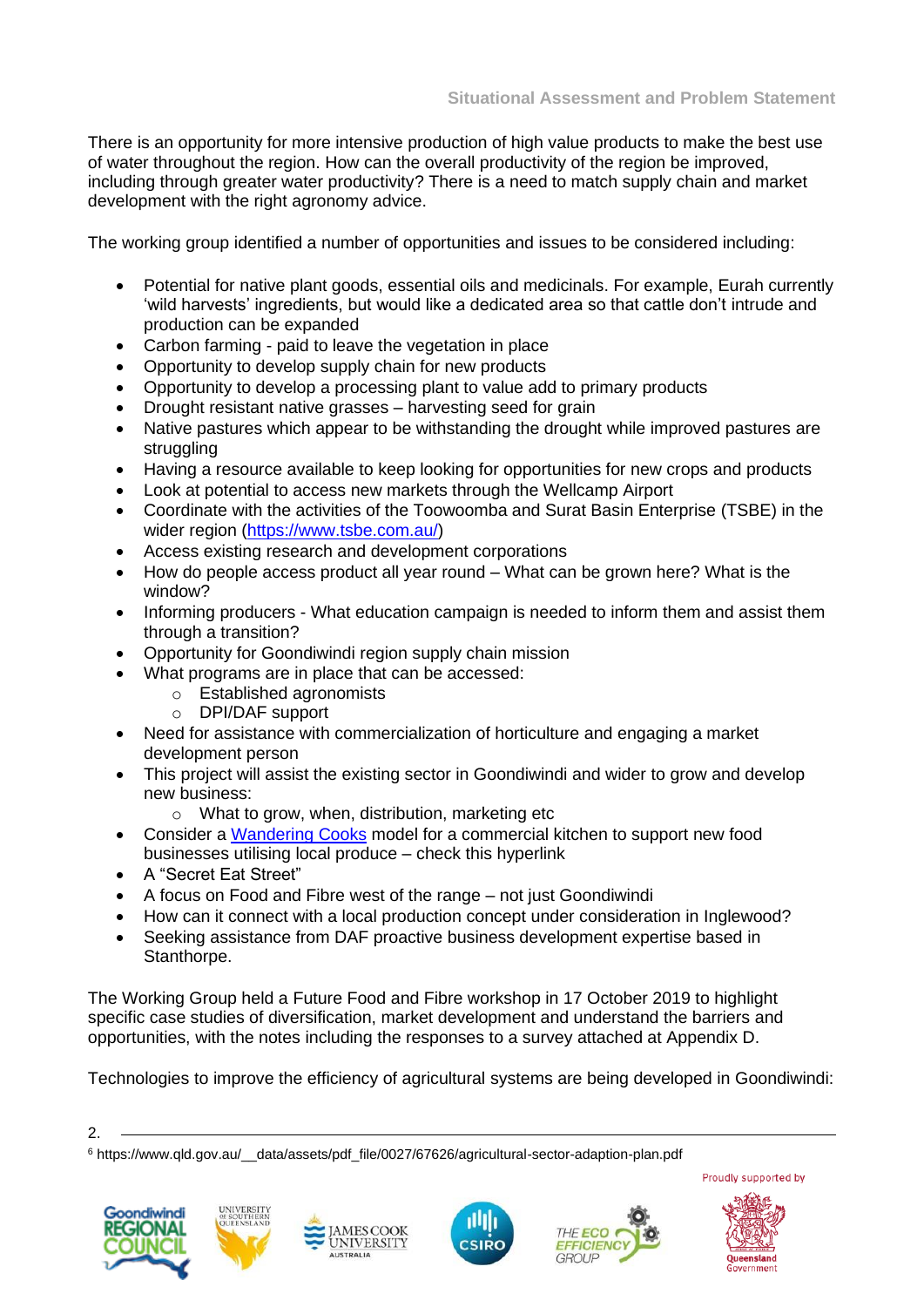- [Goanna Ag:](https://www.goannaag.com.au/) Using technologies to assist farms to reduce water use and increase efficiencies
- [Infarm:](https://www.infarm.io/) Drone-to-tractor technologies to assist in reducing herbicide use
- [Hayes Spraying:](https://www.hayesspraying.com.au/weedseeker.htm) Using *Weedseeker* technology to reduce herbicide use.

Recent work has been conducted by the Department of Agriculture and Fisheries and Murray Darling Basin Authority to assist farmers diversify with some grants available, leading to the development of the Ag Margins web site (Figure 1), helping farmers to consider the most suitable crops based on the best gross margin per mega litre of water. Details and outcomes include:

- AgMargins [https://agmargins.net.au/Reports/Index#](https://agmargins.net.au/Reports/Index)
- QMDB Crop Economic Analysis Paper 2016 [https://publications.qld.gov.au/dataset/e4735717-754b-48d5-9348-](https://publications.qld.gov.au/dataset/e4735717-754b-48d5-9348-01f87a5096a2/resource/a88c6c85-dcc9-4387-80d3-0255bede75c1/download/qmdb-crop-economic-analysis.pdf) [01f87a5096a2/resource/a88c6c85-dcc9-4387-80d3-0255bede75c1/download/qmdb-crop](https://publications.qld.gov.au/dataset/e4735717-754b-48d5-9348-01f87a5096a2/resource/a88c6c85-dcc9-4387-80d3-0255bede75c1/download/qmdb-crop-economic-analysis.pdf)[economic-analysis.pdf.](https://publications.qld.gov.au/dataset/e4735717-754b-48d5-9348-01f87a5096a2/resource/a88c6c85-dcc9-4387-80d3-0255bede75c1/download/qmdb-crop-economic-analysis.pdf) (please cut and paste link)

| <b>MARGUIS</b>                                                                 | ිම් Queensland<br>Government |                                                                      |                                | Home                                                                                | <b>About</b>        | Gross Marcins<br><b>News</b>                                     | <b>Register</b><br>Links                | Log in<br>Contact |
|--------------------------------------------------------------------------------|------------------------------|----------------------------------------------------------------------|--------------------------------|-------------------------------------------------------------------------------------|---------------------|------------------------------------------------------------------|-----------------------------------------|-------------------|
| Commodity<br>Industry<br>Filters:                                              | Year                         | Region<br>Irrigation<br>Goondiwindi -                                | <b>Reset</b><br><b>Filters</b> |                                                                                     |                     |                                                                  |                                         |                   |
| III List Gross Margins                                                         |                              | <b>II</b> Preview Gross Margins                                      |                                |                                                                                     |                     |                                                                  |                                         |                   |
| Displaying " reports in Goondiwindi                                            |                              |                                                                      |                                |                                                                                     |                     |                                                                  |                                         |                   |
| Show $10 \div$ entries                                                         |                              |                                                                      |                                |                                                                                     |                     | Search:                                                          |                                         |                   |
| <b>Cotton (Rainfed)</b><br><b>Field Crops</b>                                  |                              | Cotton Surface /<br>Syphon (Irrigated)<br><b>Field Crops</b>         |                                | Faba Beans (Irrigated)<br><b>Field Crops</b>                                        |                     | Lucerne - Steady State<br>(Irrigated)<br><b>Field Crops</b>      |                                         |                   |
| Goondiwindi 2016                                                               |                              |                                                                      |                                | Goondiwindi 2017                                                                    |                     |                                                                  |                                         |                   |
| Income (\$/ha)<br>Lint (Sbales/ha @ \$480/bale)<br>Seed (1.8tha @ \$190/tonne) | \$2,880/ha<br>\$342/ha       | Goondiwindi 2018<br>Income (\$/ha)<br>Lint (12bales/ha @ \$480/bale) | \$5,760/ha                     | Income (\$/ha)<br>Grain (4.5tonnes/ha @<br>\$410/tonne)<br>Total Income: \$1,845/ha | \$1,845/ha          | Goondiwindi 2017<br>Income (\$/ha)<br>AFIA Grade A1 (320bales/ha | \$2,560/ha                              |                   |
| Total Income: \$3,222/ha<br>Variable Costs (\$/ha)                             |                              | Seed (3.6tha @ \$190/tonne)                                          | \$684/ha                       | Variable Costs (\$/ha)                                                              |                     | @ \$8/bale)<br>AFIA Grade B2 (106bales/ha                        |                                         |                   |
| Fallow Management                                                              | \$75/ha                      |                                                                      | Total Income: \$6,444/ha       | Fallow Management                                                                   | \$51/ha             | @ \$6/bale)                                                      | \$636/ha                                |                   |
| Planting<br>Nutrition                                                          | \$435/ha<br>\$363/ha         | Variable Costs (\$/ha)<br>Fallow Management                          | \$80/ha                        | Planting<br>Nutrition                                                               | \$151/ha<br>\$44/ha | AFIA Grade C3 (106bales/ha<br>@ \$4/bale)                        | \$424/ha                                |                   |
| Crop Protection                                                                | \$133/ha                     | Planting<br>Nutrition                                                | \$487/ha<br>\$360/ha           | Crop Protection                                                                     | \$72/ha             | Total Income: \$3,620/ha                                         |                                         |                   |
| Harvesting                                                                     | \$204/ha                     | Crop Protection                                                      | \$131/hp                       | Irrigation<br>Harvesting                                                            | \$293/ha<br>\$38/ha | Variable Costs (\$/ha)                                           |                                         |                   |
| Other<br>Post-Harvest                                                          | \$136/ha<br>\$372/ha         | Irrigation                                                           | \$587/ha                       | Post-Harvest                                                                        | \$2/ha              | Fallow Management                                                | \$29/ha                                 |                   |
|                                                                                | Total Costs: \$1,719/ha      | Harvesting                                                           | \$281/ha                       | Other                                                                               | \$46/ha             | Planting<br>Nutrition                                            | \$35/ha<br>\$45/ha                      |                   |
|                                                                                |                              | Other                                                                | \$188/ha                       | Total Costs: \$698/ha                                                               |                     | Crop Protection                                                  | <b>Sil/ha</b>                           |                   |
|                                                                                |                              | Post-Harvest                                                         | \$745/ha                       |                                                                                     |                     | Irrigation                                                       | \$642/hø                                |                   |
|                                                                                | \$1,503/ha                   |                                                                      | Total Costs: \$2,859/ha        |                                                                                     | \$1,147/ha          | Harvesting                                                       | \$198/ha                                |                   |
|                                                                                | Last updated: 16 Jul 2018    |                                                                      |                                |                                                                                     |                     | Other                                                            | \$32/ha                                 |                   |
|                                                                                |                              |                                                                      | \$3,585/ha                     | Last updated: 17 Jul 2018                                                           |                     | Post-Harvest                                                     | \$/ha                                   |                   |
|                                                                                |                              |                                                                      | Last updated: 17 Jul 2018      |                                                                                     |                     |                                                                  | Total Costs: \$990/ha                   |                   |
|                                                                                |                              |                                                                      |                                |                                                                                     |                     |                                                                  | \$2,630/ha<br>Last updated: 17 Jul 2018 |                   |

Figure 1: Screen Shot of the Ag Margins Website. The website provides Gross Margin per ML







**MESCOOK** 

**UNIVERSITY** 



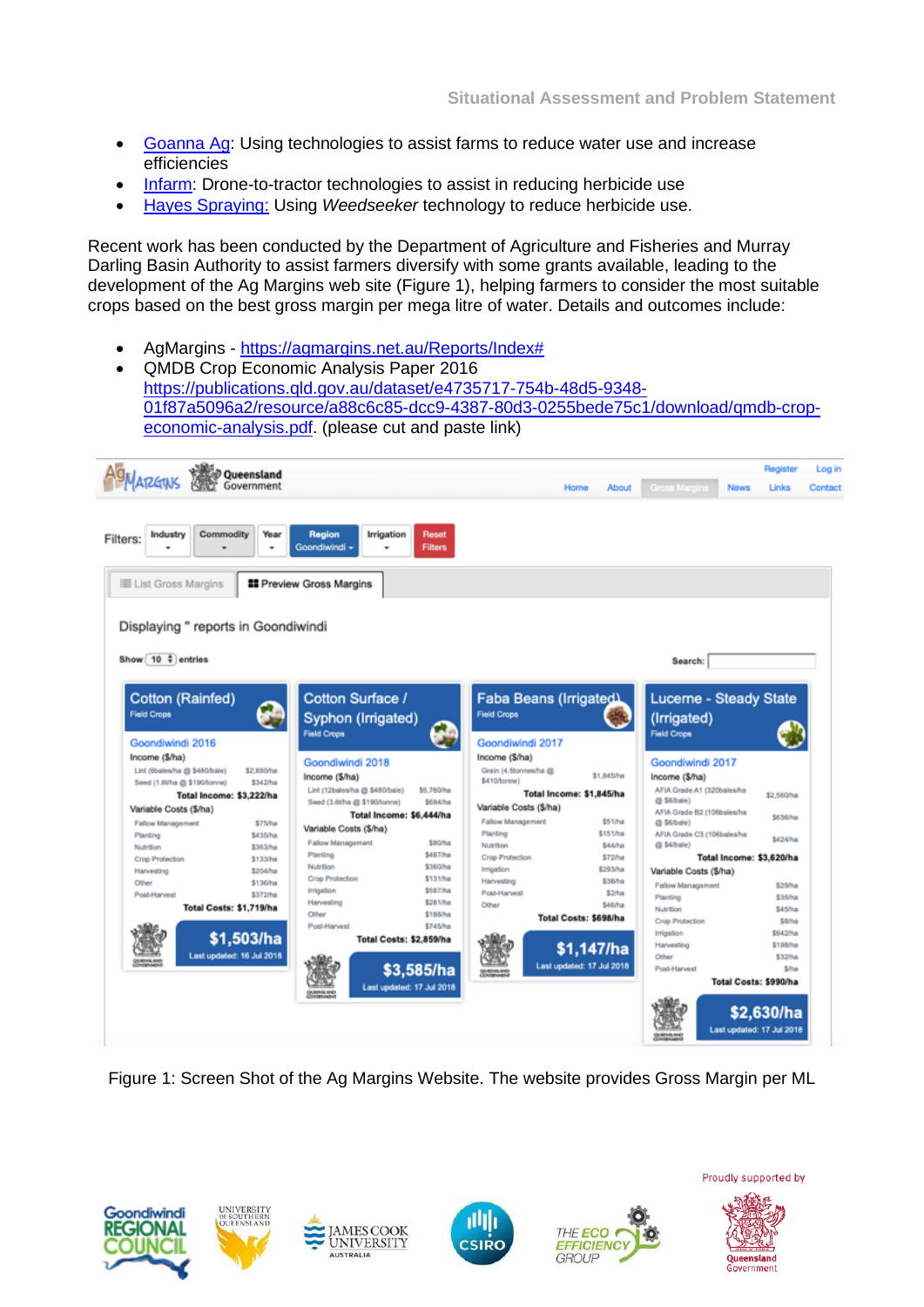# **6 Assumptions and Constraints**

The business case provides a pre-feasibility level assessment of the project. It has been prepared by the Clean Growth Choices team under the direction of the Clean Growth Choices working Group. The working group largely consists of volunteers who are providing guidance and input.

Costings and pricing estimates are considered to be at a prefeasibility level of accuracy.

# **7 Identification and Analysis of Options**

This is a high level analysis of the possible alternatives that could be employed to bridge the gap between the current situation and what is proposed, as outlined in Section 4.

## **7.1 Identification of Options**

The project seeks to address some of the barriers to RD&E to enable a diverse and successful agricultural sector that is able to innovate and change to meet market requirements in the face of significant challenges. Various options are available to the Working Group:

- Option 1: Develop an RD&E and Diversification Plan
- Option 2: Appoint a RD&E Community Manager<sup>7</sup> (or Business Development Manager)
- Option 3: Create a Ag Diversification Backbone Organisation<sup>8</sup>.

#### **7.1.1 Option 1: Develop an RD&E and Diversification Plan**

An RD&E Diversification Plan would identify specific opportunities to assist Goondiwindi farmers in intensifying and diversification over the long-term. The elements of the Plan would:

- Encourage the continuous improvement in efficiency of existing farming systems, including yield; and energy and water productivity
- Establish baseline and benchmarks such as the value of output per ML of water applied
- Identify market opportunities and a mechanism to review regularly
- Identify supply chains for regional produce, both distribution and logistics
- Identify areas that may be suitable for intensification taking into consideration agronomy, suitability of local conditions and soils
- Regular education and training sessions for growers
- Personal advice to growers
- Maintain links to agricultural RD&E industry bodies

The plan could operate at two general levels:

- 1. A general level with processes, advice and procedures to assist stakeholders to diversify to new systems and information based on known data
- 2. Specific options for the region based on gathering new data about soil types and experience, though it is recognised that this is more complex.

<sup>8</sup> Term "Backbone Organisation" From the RECoE Goondiwindi Innovation Hub report:













<sup>1.</sup>

<sup>7</sup> Term "Community Manager" from the RECoE Goondiwindi Innovation Hub report.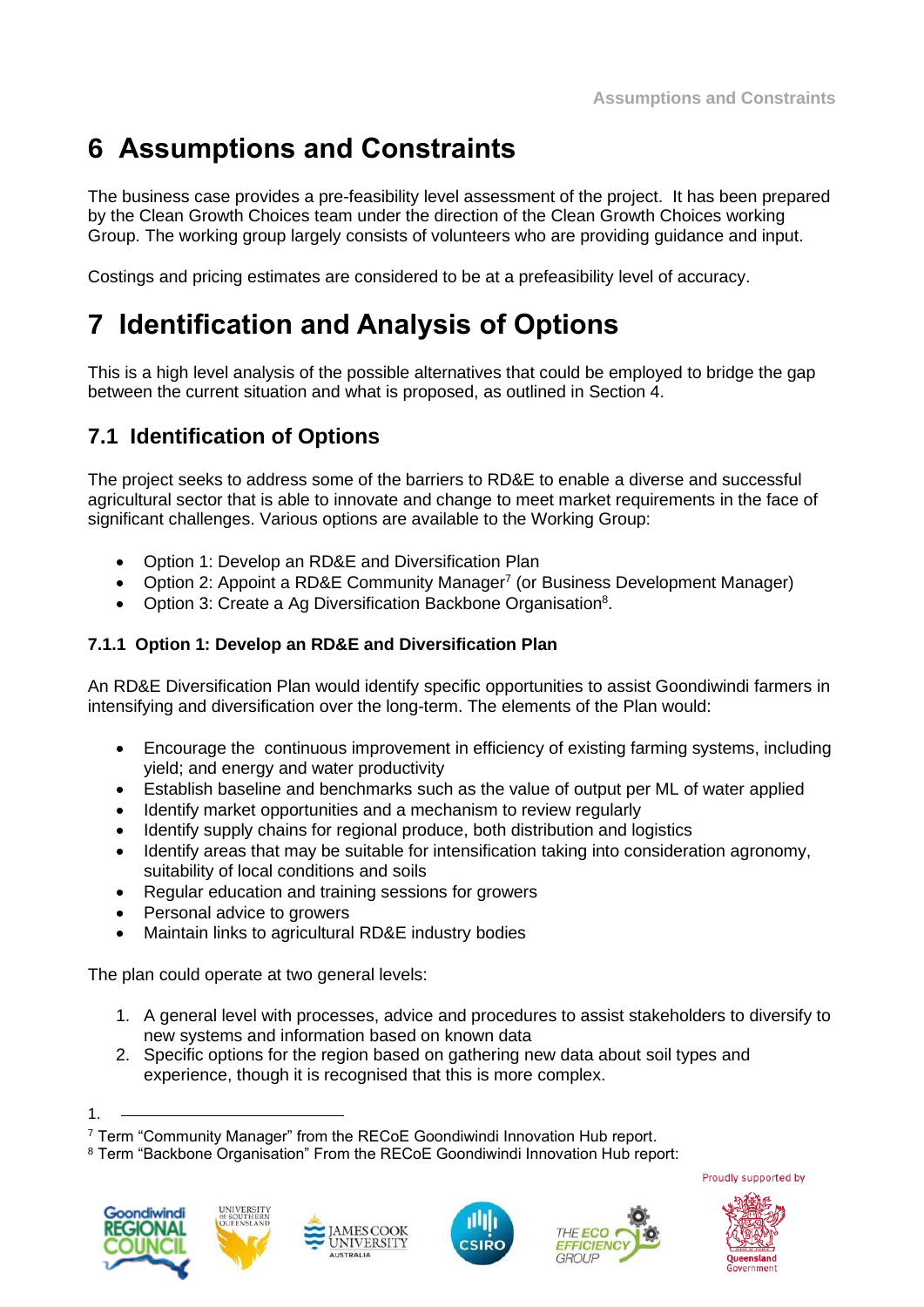The initiative would commence building at Level 1, while gathering information to increase the complexity so that it could ultimately operate at Level 2 above.

#### **7.1.2 Option 2: An Ag RD&E Community Manager**

The option involves engaging a dedicated RD&E Manager (or Community Manager) for a Goondiwindi Backbone Organisation. The roles and responsibilities would need to be prioritised from the following broad tasks:

- Develop and implement the RD&E and Diversification Plan (Option 1 above)
- Provide personal tailored, agronomy advice to growers
- Facilitate farmers' access to support programs/funds
- Provide shared market/product development role across farms
- Develop a program of investment for relevant regional or individual projects
- Identify investment sources to reduce the financial risks of diversification
- Assist in identifying market opportunities and providing market development advice
- Consider developing specific projects such as a sample-milling program for some native grasses
- Consider establishing a buyers' group to access seed to obtain cheaper prices
- Manage the Ag Diversification Backbone Organisation
- Consult on the development of branding for local produce.

#### **7.1.3 Option 3: An Ag Diversification Backbone Organisation**

An intensive agriculture backbone organisation would be a structure to support farmers that are diversifying their production over time to achieve greater yield and water productivity through different cropping. It would complement a Goondiwindi Ag Tech Innovation Hub, recognising that it would be supporting a different type of innovation to the Ag Tech Hub.

The hub may cater for farmers who are diversifying into different, more intensive or value-added products, taking risks supported by their existing business and production and commercialising additional products, rather than early-stage, high-growth entrepreneurs. In this way, the hub may provide access to market development, agronomy and logistical support to help farmers consider, decide and then transition to new or value-added products.

It should also establish links with the Rural Economies Centre of Excellence and the UNE SMART Region Incubator to ensure that best practices are applied and the latest information is available to local farmers. It should assist farmers to access QRIDA diversification funding \$250K for some sort of diversification, and other funding that may arise.

There is an economy of scale in integrating with an Innovation Hub for new technologies in that it supports entrepreneurs making a transition to a new product or taking a risk.

The project may also consist of an ecosystem rather than a physical space, where a series of activities are managed to engage the agricultural community to support decision making and transition to more intensive production.

The Innovation Hub feasibility study and business case also recognises the applicability of the structure to other industries such as tourism







**MESCOOK** 

**UNIVERSITY** 



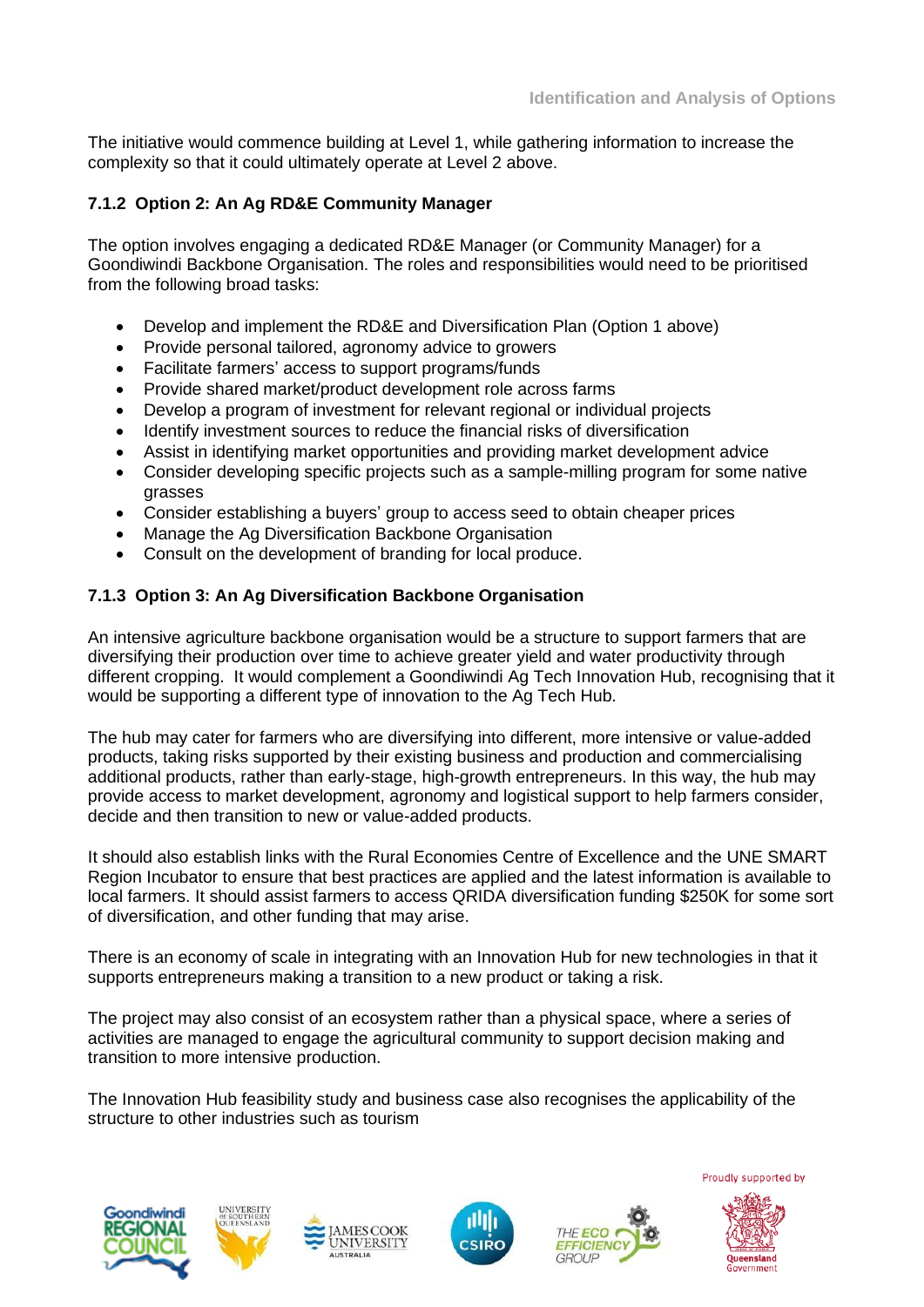It is suggested, as an initial outcome, that the Incubator establish an Accelerator Program:

**Diversification Accelerator Program**: The Hub could facilitate a number of accelerators with, diversification challenges to provide a targeted program of assistance to farmers who have diversification projects, with a support group, with regular get-togethers, access to experts, (legal, agronomy, market development) and potentially funding to assist in de-risking.

The Accelerator could operate in the same way as earlier Murray Darling Basin horticulture funds, but with accelerator support and a wider network of participants, including other interested farmers.

## **7.2 Comparison of Options**

A brief comparison of the options has been provided though it is noted that the options are not mutually exclusive:

| Criteria                                                                    | <b>Option 1: Plan</b>                                                                                                                                                    | <b>Option 2: Community</b><br><b>Manager</b>                                                                                                                                        | <b>Option 3: Backbone</b><br>Organisation                                                                                                          |
|-----------------------------------------------------------------------------|--------------------------------------------------------------------------------------------------------------------------------------------------------------------------|-------------------------------------------------------------------------------------------------------------------------------------------------------------------------------------|----------------------------------------------------------------------------------------------------------------------------------------------------|
| Benefits:<br>Farmers<br>Council<br>Goondiwindi<br>gommunity                 | A documented<br>$\bullet$<br>strategy relevant to<br>Goondiwindi                                                                                                         | Tailored advice and<br>$\bullet$<br>facilitation<br>A person to drive the<br>$\bullet$<br>process, until<br>implementation of the<br>plan is ongoing                                | A structured plan to<br>$\bullet$<br>provide progress to<br>farms<br>Consolidates existing<br>$\bullet$<br>funding programs to<br>optimise support |
| Disbenefits:<br>Farmers<br>Council<br>Goondiwindi<br>community              | Costs<br>$\bullet$                                                                                                                                                       | Task too expansive<br>$\bullet$<br>for a single person -<br>need prioritisation                                                                                                     | Opportunity cost – time<br>$\bullet$<br>for farmers<br>participation<br>Farmers - risks in<br>$\bullet$<br>diversifying                            |
| Costs:<br><b>Direct</b><br>Indirect<br>Recurrent                            | Plan development<br>$\bullet$<br>costs                                                                                                                                   | Salary/contract costs<br>$\bullet$                                                                                                                                                  | Program management<br>$\bullet$<br>costs<br>Grant costs<br>٠                                                                                       |
| Risks:<br>Initial<br>Minimisation/<br>mitigation<br>costs<br>Resulting risk | Low risk.<br>$\bullet$<br>Need to incorporate<br>$\bullet$<br>views from a range of<br>people<br>Risk of non-delivery if<br>$\bullet$<br>it not specific and<br>relevant | Low risk<br>$\bullet$<br>Some financial risk<br>$\bullet$<br>and technical risk<br>Potential for<br>$\bullet$<br>inconclusive results<br>as there are many<br>independent variables | Current drought may<br>$\bullet$<br>limit willingness to<br>participate                                                                            |

## **7.3 Recommended Option**

The Working Group has recommended that the three options be pursued with the Community Manager (Option 2) to be responsible for delivering Options 1 and 3.









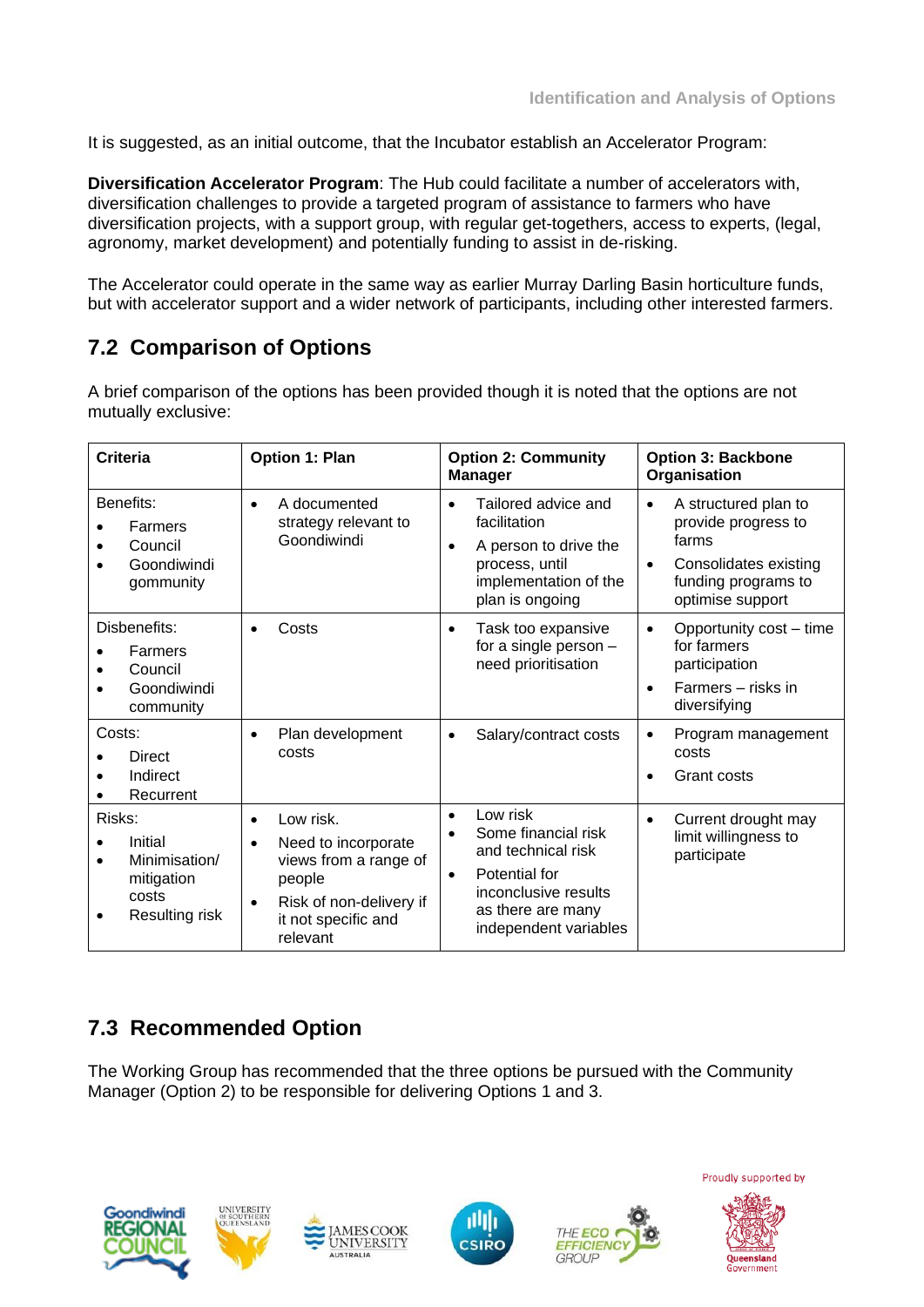# **8 Risks and Benefits**

### **8.1 Matters to be Considered**

There are a number of things to consider:

- Potential for greater underground water utilization
- Data requirements what data is available already and what is needed
- Opportunities for PhD research on opportunities
- The difference in opportunity between projects such as modifying (water efficiency), adapting (organic soil carbon replenishment) and transformations
- Would there be scope for a trial?
- Adam's plants locally native, drought resistant teas and honeys
- Inglewood more silty soils suited to tubers or other horticulture
- Improved skills and access to resources to assist with diversification marketing, logistics, business development, research and development.

Investors: Who would invest in the project and what would they need to see to underpin their investment?

### **8.2 Risks**

The project proposes to reduce the risk to producers diversifying and intensifying to new crops and cropping systems. A risk assessment is provided in Appendix B.

### **8.3 Potential Benefits**

Below is a list of benefits that may result from the project. They have been classified into direct and indirect.

| <b>No</b> | <b>Topic</b>                                                | Direct/In     | <b>Details</b>                                                                                                                                                                                     |
|-----------|-------------------------------------------------------------|---------------|----------------------------------------------------------------------------------------------------------------------------------------------------------------------------------------------------|
| 1         | More<br>diversified<br>Farm Income                          | <b>Direct</b> | Additional revenue to the area from more and<br>varied farming production activities                                                                                                               |
| 2         | Employment-<br>more jobs<br>including more<br>seasonal jobs | <b>Direct</b> | With an increase in agricultural value and output<br>there is likely to be more workers required                                                                                                   |
| 3         | Increased<br>revenue to<br>other regional<br>businesses     | Indirect      | Other businesses are likely to benefit from<br>increased agricultural output as people purchase<br>fuel, incidentals, souvenirs, stay in accommodation<br>longer and purchase meals in Goondiwindi |
| 4         | Employment                                                  | <b>Direct</b> | The projects would secure existing employment or<br>offer additional jobs as farms diversify and<br>increase revenue                                                                               |
| 5         | Local<br>investment                                         | Indirect      | The opportunity for local businesses to invest in<br>the project                                                                                                                                   |
| 6         | Training and                                                | <b>Direct</b> | The program will offer training to farms in a range                                                                                                                                                |







**SCOOK** 

UNIVERSITY



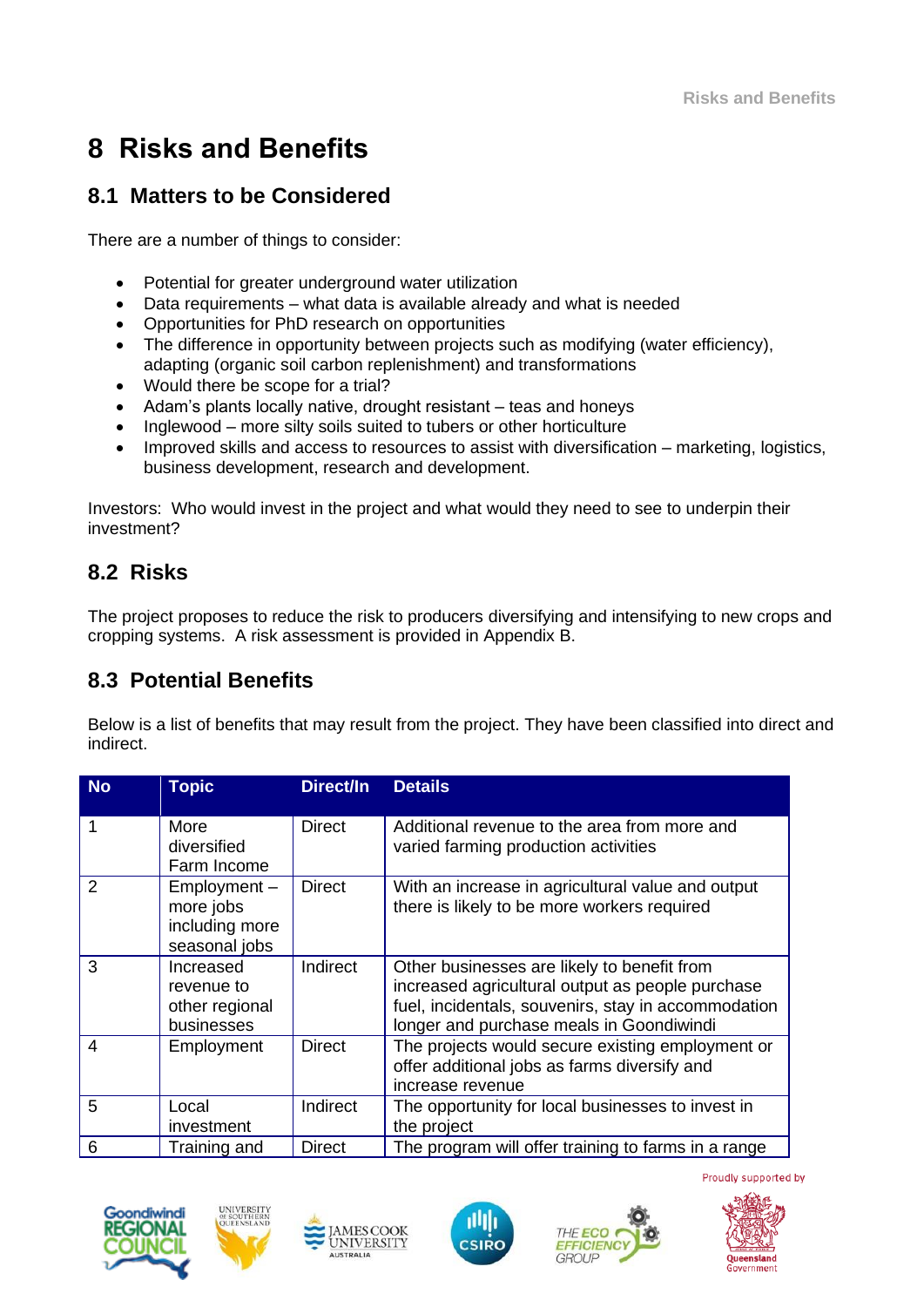|   | development                                                                                     |               | of additional areas such as market development<br>and marketing skills.                                                                                             |
|---|-------------------------------------------------------------------------------------------------|---------------|---------------------------------------------------------------------------------------------------------------------------------------------------------------------|
|   | Greater yield<br>per hectare                                                                    | <b>Direct</b> | The program will work with farmers on<br>diversification projects that aim to achieve greater<br>vield                                                              |
| 8 | Greater yield<br>per ML of<br>water and per<br>MWh of power                                     | <b>Direct</b> | The Program will work with farmers on<br>diversification projects that aim to achieve greater<br>energy and water productivity                                      |
| 9 | Increase the<br>value of native<br>vegetation as a<br>carbon sink<br>and a source<br>of product | Indirect      | The Farms may be able to set aside additional<br>areas for native vegetation if yields are increased<br>through more intensive use of smaller parts of the<br>farm. |

### **8.4 Other Opportunities**

#### **Other ideas for the project**

#### **Clean Energy Finance Corporation Investment**

The Clean Energy Finance Corporation (CEFC) is a government backed financier and investor. They have facilitated significant levels of investment on agricultural energy efficiency, renewable energy through loans and direct investment, where energy consumption per unit of production can be achieved.

<https://www.cefc.com.au/media/390741/cefc-and-clean-energy-for-agriculture-feb-2018.pdf>

#### **Innovation Precinct**

There is the potential for the project to be a catalyst in conjunction with the for the Goondiwindi Organics Hub precinct to be an Innovation Precinct:

- Dept Industry (Aust): [https://www.industry.gov.au/strategies-for-the-future/promoting](https://www.industry.gov.au/strategies-for-the-future/promoting-innovation-precincts)[innovation-precincts](https://www.industry.gov.au/strategies-for-the-future/promoting-innovation-precincts)
- CSIRO: [https://www.csiro.au/en/Do-business/Collaborative-research/Active](https://www.csiro.au/en/Do-business/Collaborative-research/Active-opportunities/Precinct-partnerships)[opportunities/Precinct-partnerships](https://www.csiro.au/en/Do-business/Collaborative-research/Active-opportunities/Precinct-partnerships)

**SCOOK** 

**UNIVERSITY** 

A number of models could be structured around this program as an innovation precinct such as:

- Farms conducting RD&E activities may work closely with a range of businesses leading to other opportunities.
- Opportunity to act as a central point for collection of other materials from farms such as ag plastics, tyres, waste oils









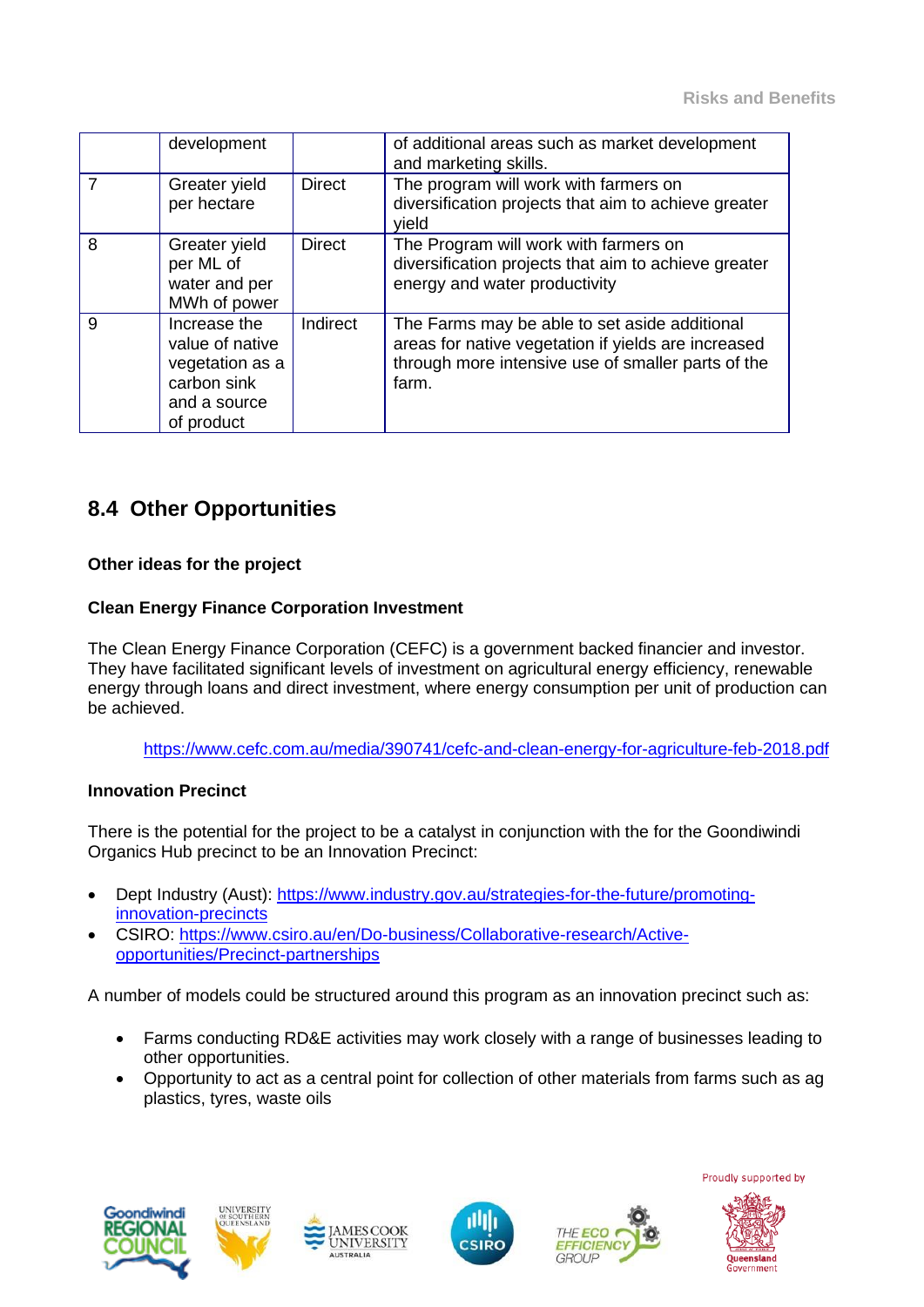- Industrial ecology model where complementary businesses may co-locate, such as those that may benefit from waste heat, waste CO2 and other byproducts – or who have or residues that may be of use.
- These would link strongly to the USQ, GRC Ag Tech Project where there may be local technology development opportunities.

# **9 Implementation Strategy**

### **9.1 Project Title**

Goondiwindi Diversified Agriculture Project

### **9.2 Target Outcomes**

The Target outcomes will be agreed investment-grade business cases for the options identified in the business case. Ideally, the business case could be adopted and progressed by industry.

| <b>Outcomes</b>               | <b>Details</b>                                                 |
|-------------------------------|----------------------------------------------------------------|
| A Clear Plan and Strategy     | A seed-funded plan and program to target diversification.      |
| with Personnel to deliver it  |                                                                |
| New Industries                | New farming opportunities realised, and potentially additional |
|                               | value-adding opportunities                                     |
| Markets Identified and        | Community Manager is able to target new markets for            |
| Developed                     | regional produce so that farms are producing for known and     |
|                               | understood markets                                             |
| More diversified agricultural | Farms are moving towards greater diversification               |
| base                          |                                                                |
| <b>Energy and Water</b>       | Farms are achieving greater Gross Margin per ML of water,      |
| Productivity                  | Gross Margin per kWh of Energy                                 |
| Environmental                 | Reduced carbon intensity of the regions agriculture and        |
|                               | potentially greater areas for native vegetation.               |

### **9.3 Outputs**

The Outputs for the project include:

- An RD&E Ag Diversification Plan for Goondiwindi (and wider area if required)
- Farms progressed through a Diversification Program
- Documentation of process and Case Studies of participating farms

### **9.4 Work Plan**

The work plan will consist of a range of key work packages. It will be necessary to break these packages up into a project plan prior to commencing.

**Work Package Details <b>Responsibility Responsibility** 













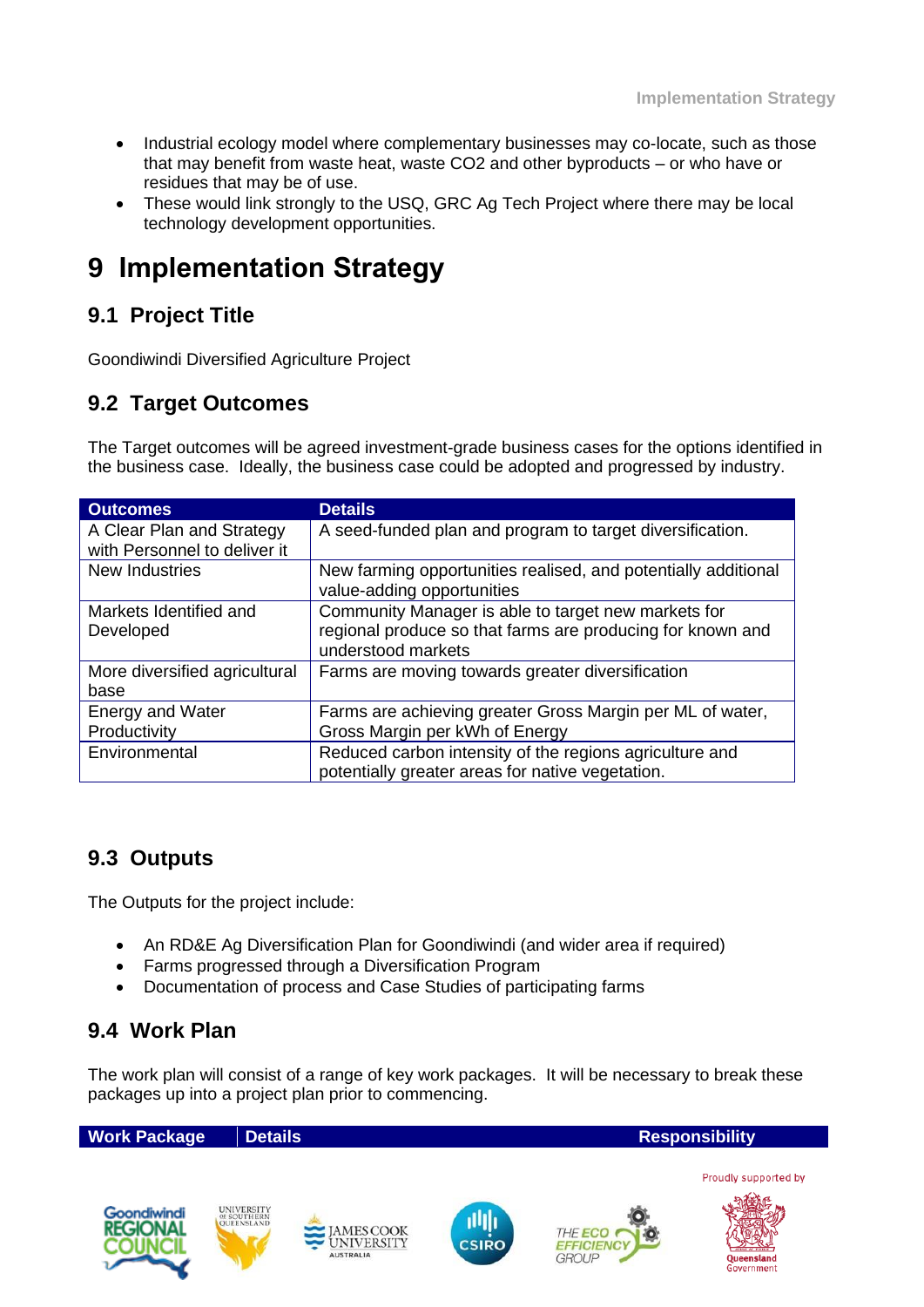| Recruit a<br>Community<br>Manager            | Establish and Implement a recruitment process.                                                                                                                    | <b>Council and Project</b><br>Manager                                             |
|----------------------------------------------|-------------------------------------------------------------------------------------------------------------------------------------------------------------------|-----------------------------------------------------------------------------------|
| Case Study<br>Research                       | Research to determine case studies of farms that<br>have been taking steps to diversify impact on<br>farm productivity and profitability                          | Macintyre Ag Alliance,<br>Council, Project<br>Manager, with DAF and<br><b>MDB</b> |
| Consultation and<br>Plan Development         | Consult Widely with farmers, farm managers,<br>agronomists, grower groups and R&D bodies to<br>develop a regional RD&E Plan                                       | <b>Community Manager</b>                                                          |
| Establish<br><b>Backbone</b><br>Organisation | Based on Consultation with above, and taking<br>into consideration the Ag Tech Business Plan,<br>establish a Backbone Organisation                                | <b>Community Manager</b><br>with Council.                                         |
| Design and<br>Implement an<br>"Accelerator"  | Develop a process to invite expressions of<br>interest and select 6 suitable participants to<br>participate in the program and facilitate their<br>participation. | <b>Community Manager</b>                                                          |
| Events and<br>Training Program               | Develop a number of events for farmers to<br>present findings from participating farms as well<br>as other visiting experts and discissions.                      | Community Manager,                                                                |
| Measurement and<br>Evaluation                | Write up final report to summarise outcomes                                                                                                                       | <b>Community Manger</b>                                                           |

# **9.5 Budget**

### **The Overall Budget for the program**

| Work Package               | <b>Discipline</b>                                      | Est Cost.    |
|----------------------------|--------------------------------------------------------|--------------|
| Project                    | Coordination of Events, calendar for Expert in         | $$100,000 -$ |
| Management/Project         | Residence, facilitates participation by farms for up   | \$200,000    |
| Manager                    | to two years.                                          |              |
| <b>RD&amp;E Plan</b>       | Writing the Plan – possibly with the input of a        | \$30,000     |
| Development                | consultant                                             |              |
| Expert in Residence -      | Provide direct support primarily to the 6 selected     | \$120,000    |
| <b>Agriculture Market</b>  | farms, plus other support to other farmers             |              |
| Development                | conducting diversification activities. Funding could   |              |
|                            | be sourced from the <b>Expert in Residence</b>         |              |
|                            | <b>Program</b> though note a contribution is required. |              |
|                            | Coordinate agronomy advice in Goondiwindi              |              |
| <b>Speakers and Events</b> | A program of recognised agricultural innovators        | \$50,000     |
| Program                    | and other relevant people to visit, providing          |              |
|                            | workshops, presentations and follow-up                 |              |
|                            | information to GOondiwindi agricultural                |              |
|                            | businesses.                                            |              |
|                            |                                                        |              |
|                            | Education including customer services skills           |              |
|                            |                                                        |              |
| Mentoring                  | Mentors are accessed and introduced to                 | \$30,000     |











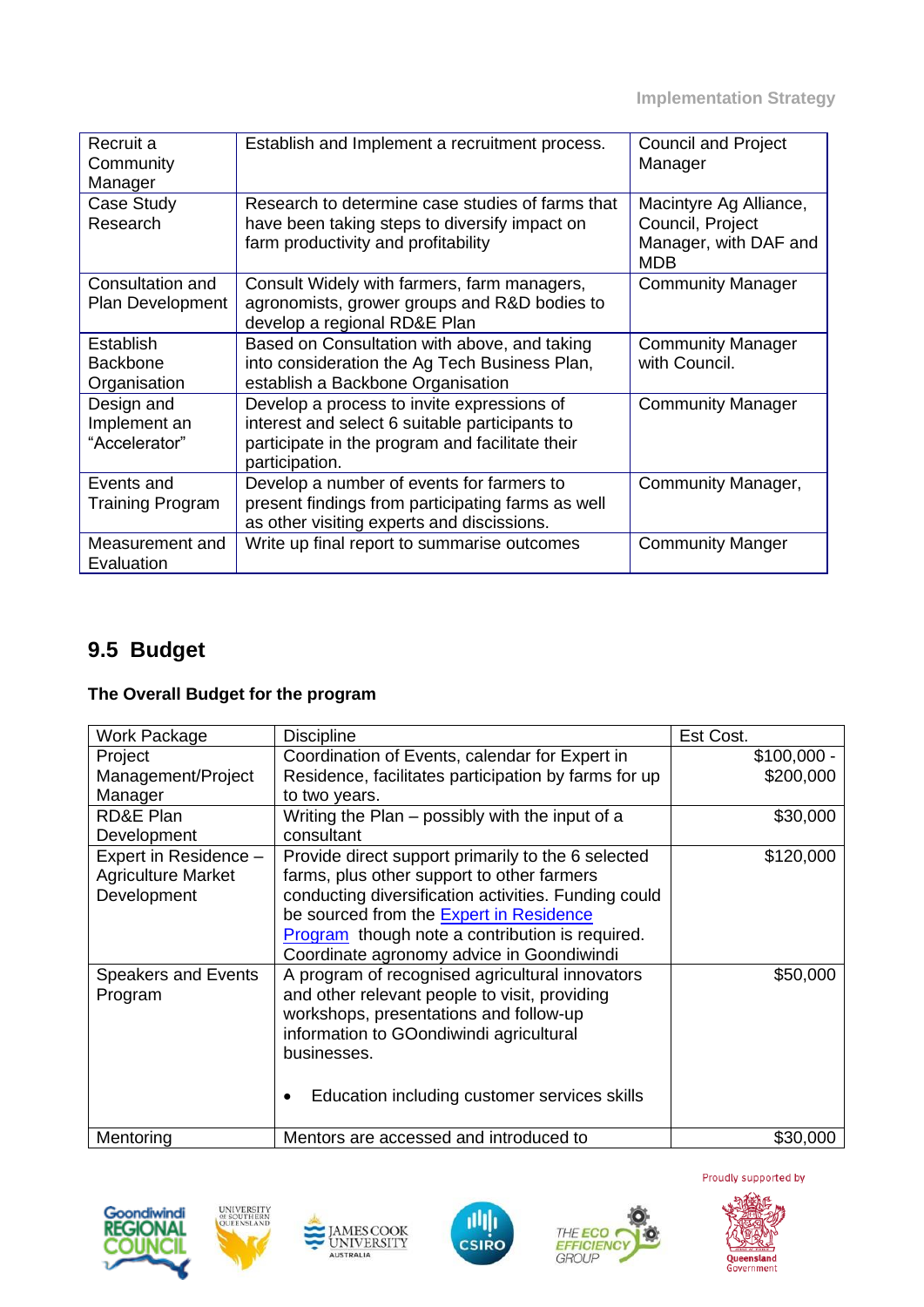|                            | businesses through the <b>Mentoring for Growth</b><br>Program to a maximum value of \$2,000 each (for<br>a wider pool of potential operators)          |                           |
|----------------------------|--------------------------------------------------------------------------------------------------------------------------------------------------------|---------------------------|
| <b>Project Development</b> | 6 Participants receive a grant to assist with<br>aspects of the diversification activity possibly with<br>the assistance of an Ignite Ideas Fund grant | \$120,000                 |
| Web Development            | 6 Participants receive a special allocation from<br>the <b>Small Business Digital Grants</b> Program                                                   | \$60,000                  |
| <b>TOTAL</b>               |                                                                                                                                                        | $$510,000 -$<br>\$610,000 |

Options for funding the above packages can be identified and may include the programs identified in the following sections.

### **9.6 Other Resources**

Building Better Regions Fund with two streams for 'Infrastructure Projects' and for 'Community Investments' [https://www.business.gov.au/assistance/building-better-regions-fund\)](https://www.business.gov.au/assistance/building-better-regions-fund).

# **10 Project Management Framework**

### **10.1 Governance**

A key question for this project is "Who Owns the Project?"

The governance system is proposed to deliver the business case as follows, with the exact representation to be determined at the commencement of the project:

- Advisory Committee: Responsible for the delivery of the project, meeting its objectives on time and within budget. The Advisory Committee members will also consult strategically with external stakeholders to ensure that the project has the support of a wider network
- Working Group: Responsible for advising the Project Manager on technical and operational aspects of the project and will meet to advise the Project Manager
- Project Manager: Reporting to the Advisory Committee. The Project Manager could sit within the RECoE or GRC structures and have access to relevant expertise, including through regular meetings of the Working Group.

The Project Manager will be responsible for the delivery of the project.

**UNIVERSITY** 

The Steering Committee should be established with representatives from the Goondiwindi Regional Council and industry representatives. The Project Sponsor should be represented, particularly if funding is provided.

Suggested Project Steering Committee Structure:









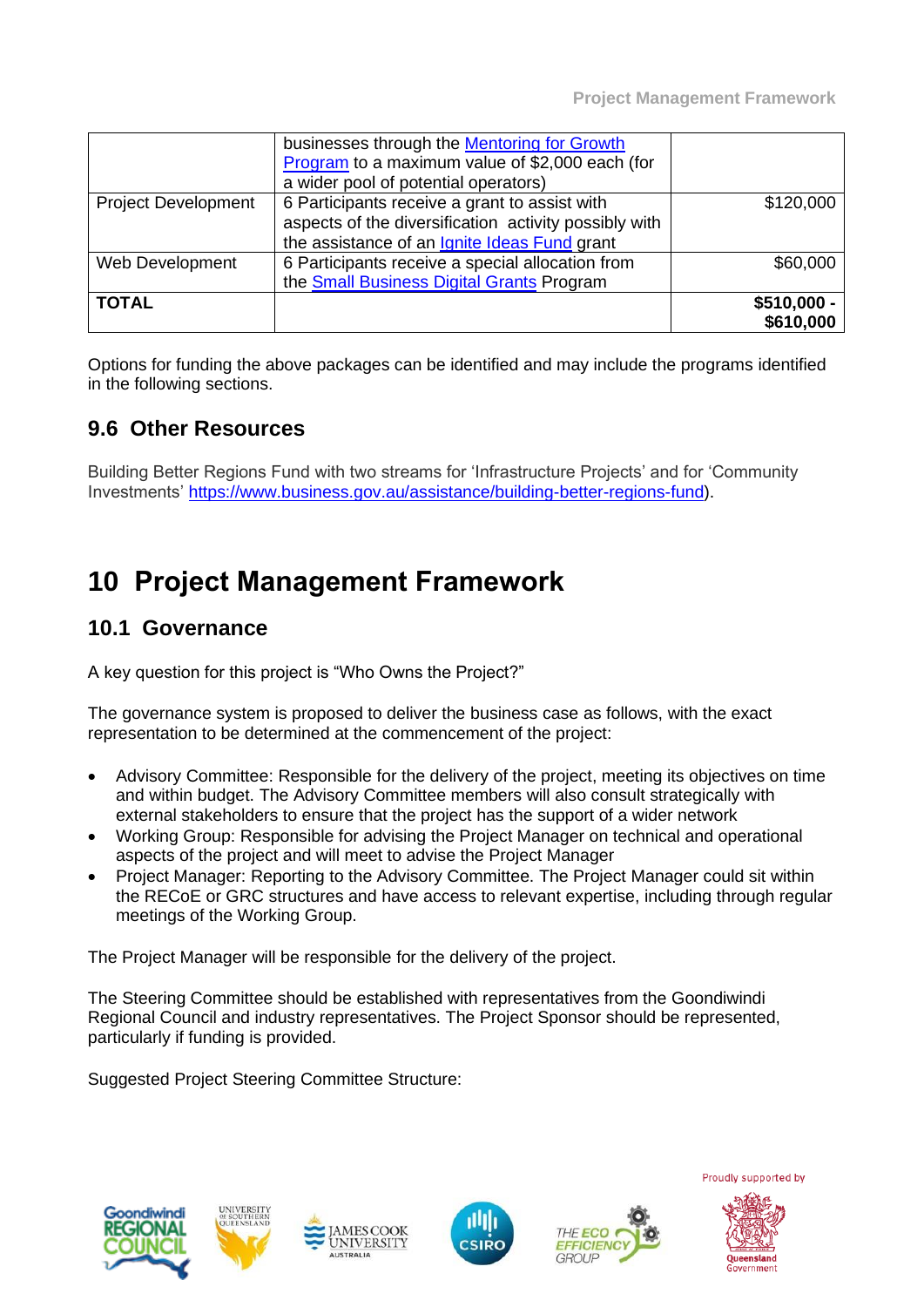

Suggested Project Working Group Structure:



The business case should be progressed by a Project Manager, with the close advice of key agencies and advisors in an operational working group as suggested above.

# **10.2 Project and Quality Management**

A detailed project plan will need to be prepared incorporating a number of factors including:

- 1. Organisational Impact: How the work undertaken during the project will impact on the organisation and how these impacts will be addressed
- 2. Outcome Realisation: How outputs will be managed once they are delivered, and who will be accountable. This may change as the project evolves
- 3. Quality Management: Define suitable standards, requirements and best practices for the project to deliver against, and the internal quality requirements
- 4. Post-project Review: How the group will capture the lessons learnt throughout the project and what review will be done to assess whether the initiative delivered the intended benefits.





**MESCOOK** 





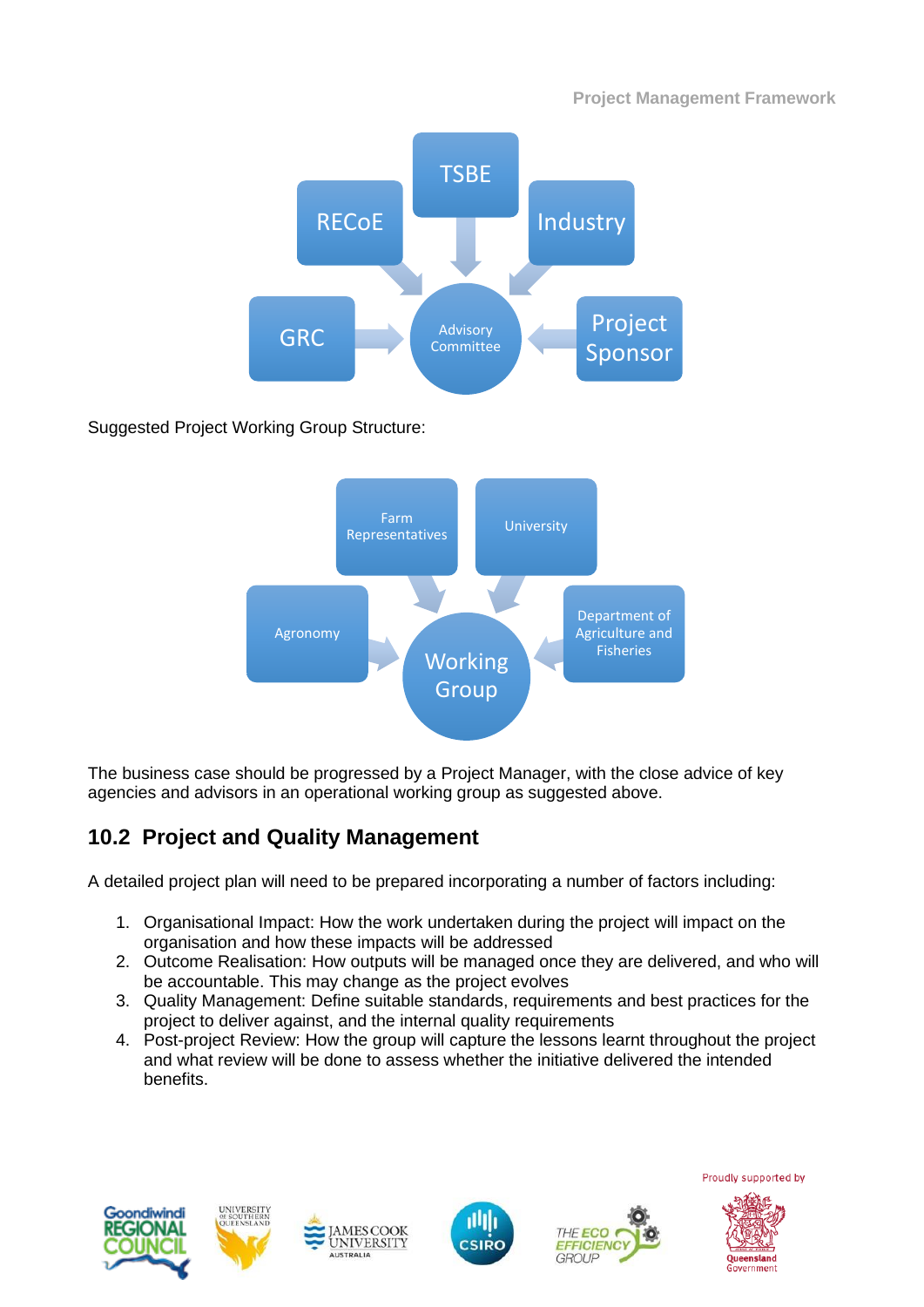The Project Manager will need to ensure that the final project developed is robust and based on sound science. Financial analysis should be sufficiently robust to allow decision making, so initial consultation should occur with potential funders and financiers about the level of detail required.

It is suggested the Project Manager be located outside the GRC structures. The Project Manager may not need to be a full-time role to progress the business case as a proportion of the work relies on gathering information from other sources.











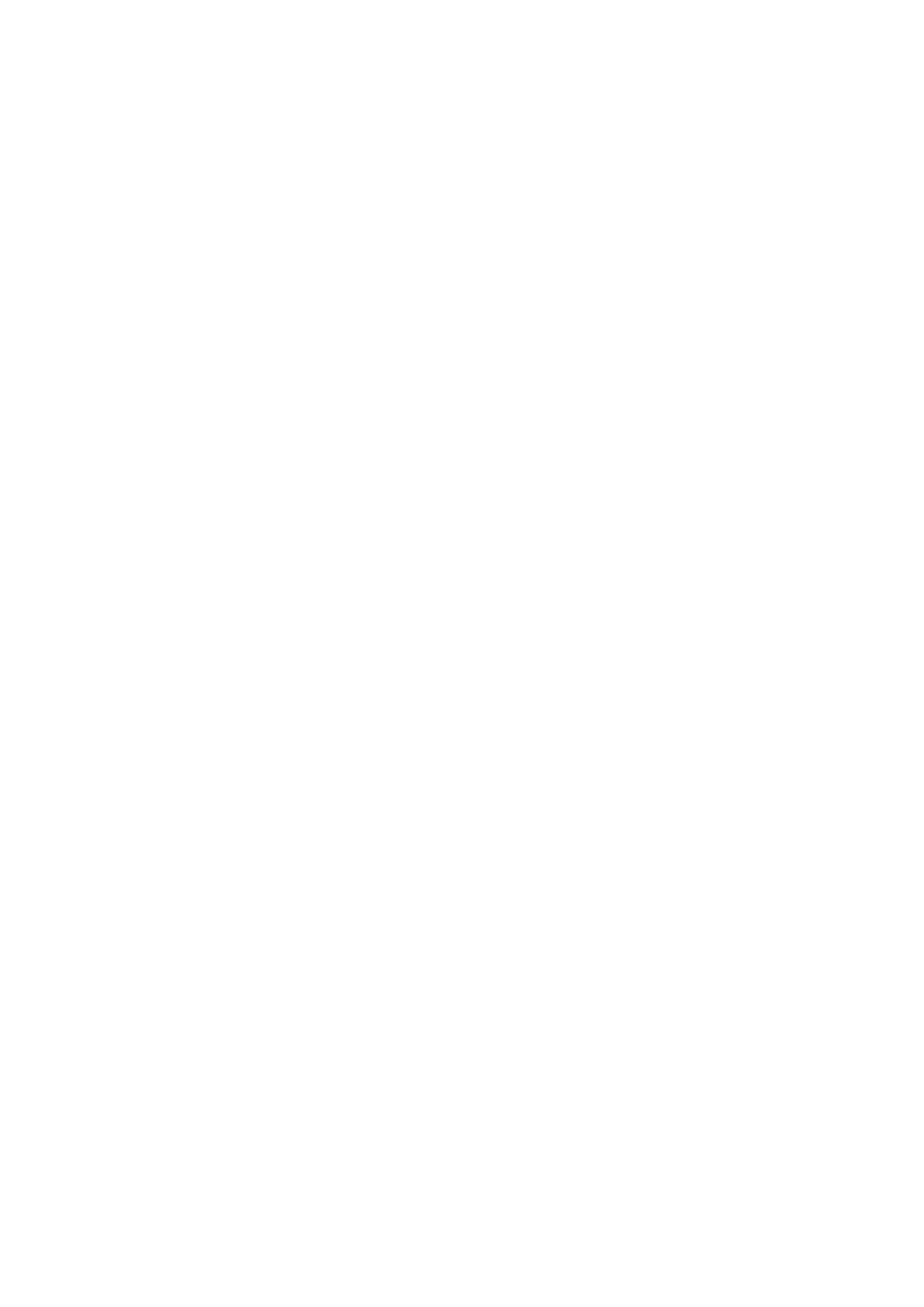# **Appendix A: Benefit Analysis**

This analysis assesses how each key stakeholder group (or individual stakeholders) may be impacted by the project and how they may impact on the project.

#### **Option 1: Agricultural RD&E and Diversification Plan**

| <b>Stakeholder</b> | <b>Positive Impact</b>                                                                                                                                                        | <b>Negative Impact</b>                                             | <b>Overall</b> |
|--------------------|-------------------------------------------------------------------------------------------------------------------------------------------------------------------------------|--------------------------------------------------------------------|----------------|
| Farmers            | A structured plan<br>$\bullet$<br>Potential cost<br>$\bullet$<br>savings through<br>water and energy<br>productivity<br>Knowledge and<br>$\bullet$<br>skills increased        | Time to adjust,<br>$\bullet$<br>adopt new or<br>modified practices | Positive       |
| Council            | A plan in place for<br>the key sector,<br>providing certainty<br>and driving growth                                                                                           | Nil                                                                | Positive       |
| Community          | Potential for<br>$\bullet$<br>increased<br>economic activity<br>in the region, with<br>increased<br>profitability of<br>some enterprises<br>Knowledge and<br>skills increased | Nil                                                                | Positive       |

#### **Option 2: Agricultural RD&E Community Manager**

| <b>Stakeholder</b> | <b>Positive Impact</b>                                                                                                                                   | <b>Negative Impact</b>                                                                       | <b>Overall</b> |
|--------------------|----------------------------------------------------------------------------------------------------------------------------------------------------------|----------------------------------------------------------------------------------------------|----------------|
| Farmers            | An expert, trusted<br>advisor and<br>advocate<br>A structured plan<br>and project<br>Able to assist with<br>market<br>development and<br>logistic advice | May not be one of<br>$\bullet$<br>the ones selected<br>to participate for<br>close attention | Positive       |
| Council            | Potential for<br>increased<br>rateable land<br>sales                                                                                                     | Nil                                                                                          | Positive       |
| Community          | Leading to growth                                                                                                                                        | Nil                                                                                          | Positive       |









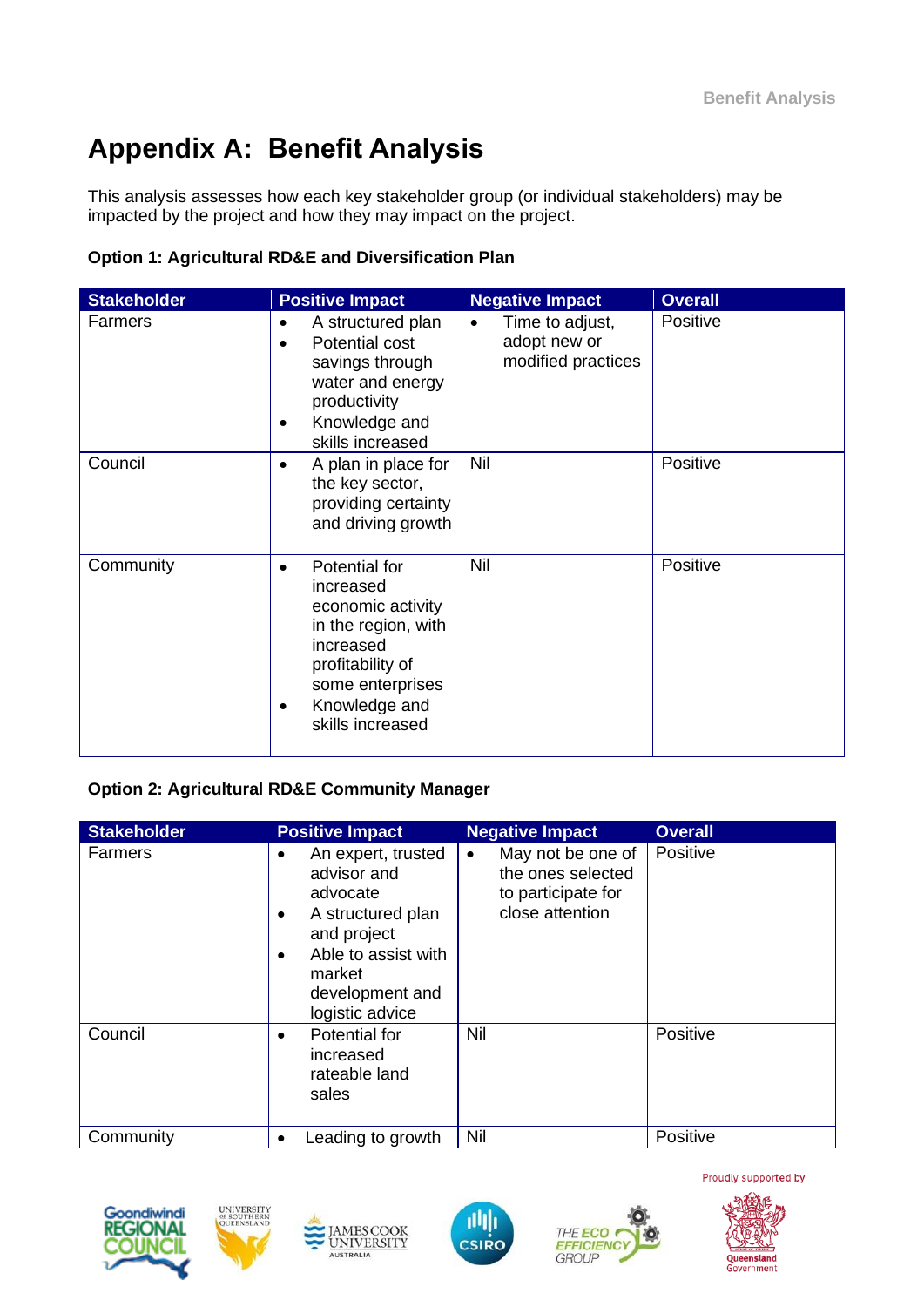| in agricultural<br>output |  |
|---------------------------|--|
|                           |  |

#### **Option 3: An Intensive Agricultural Backbone Organisation**

| <b>Stakeholder</b> | <b>Positive Impact</b>                                                                                                                                                                                                                                                                                                                                                                        | <b>Negative Impact</b>                                                                                                                                                        | <b>Overall</b> |
|--------------------|-----------------------------------------------------------------------------------------------------------------------------------------------------------------------------------------------------------------------------------------------------------------------------------------------------------------------------------------------------------------------------------------------|-------------------------------------------------------------------------------------------------------------------------------------------------------------------------------|----------------|
| Farmers            | Potential for<br>increased soil<br>quality and water<br>holding capacity -<br>greater ability to<br>withstand drought<br>Diversified income<br>$\bullet$<br>through different<br>crops<br>Knowledge and<br>$\bullet$<br>skills increased<br>Potential long-<br>$\bullet$<br>term productivity<br>increase<br>Support from a<br>structured<br>program to assist<br>in dealing with the<br>risk | Potential costs<br>$\bullet$<br><b>Adapting Farm</b><br>$\bullet$<br>System<br>Potential for initial<br>$\bullet$<br>decrease in<br>productivity as<br>farm system<br>adjusts | Positive       |
| Council            | Potential income<br>$\bullet$<br>from the lease of<br>a site that may<br>currently be<br>vacant<br>Facilitated a long-<br>$\bullet$<br>term economic<br>benefit for a key<br>industry sector<br>Reduced<br>greenhouse<br>emissions from a<br>key sector                                                                                                                                       | Time spent<br>$\bullet$<br>working in<br>partnership with<br>proponent<br>In-kind costs -<br>$\bullet$<br>those not funded<br>by the project                                  | Positive       |
| Community          | Long-term<br>$\bullet$<br>economic<br>sustainability of<br>farming sector<br>Greater certainty<br>$\bullet$<br>for supporting<br>businesses and<br>supply chain                                                                                                                                                                                                                               | Potential amenity<br>$\bullet$<br>impacts from the<br>site and transport<br>of wastes                                                                                         | Positive       |











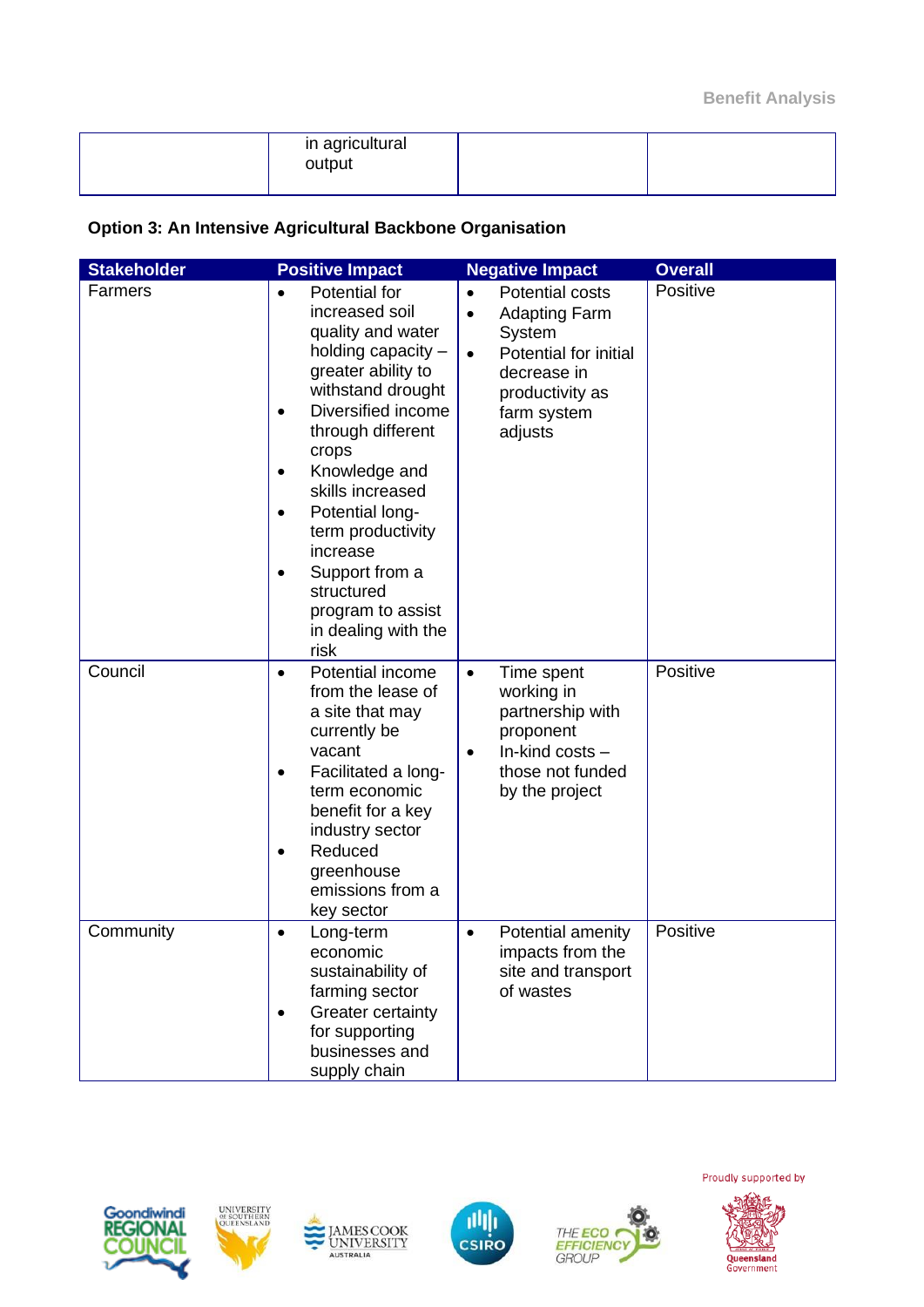# **Appendix B: Risk Analysis**

As a pre-feasibility level business case, this is an initial consideration of risks, and what strategies can be put in place, or what investigations in further work can mitigate these risks.

#### **Option 1: Agricultural RD&E Diversification Plan**

| <b>Major Risk and what does</b><br>it do to the project?                 | <b>Mitigation Strategy</b>                                                                                                                   |
|--------------------------------------------------------------------------|----------------------------------------------------------------------------------------------------------------------------------------------|
| Plan is ineffective and does<br>not deliver                              | The plan needs to be based on consultation with key<br>stakeholders and experts to ensure it is focussed, practical<br>and can be delivered. |
| Lack of agronomy advice<br>leading to unrealistic<br>expectations        | The program needs to engage agronomists to ensure that<br>it allows for the technical aspects.                                               |
| Fails to engage with sector<br>R&D organisations and<br>commodity groups | Communications Plan to ensure that these organisations<br>are engaged.                                                                       |
| Limiting the program to only<br>the GRC region may miss<br>opportunities | The program needs to engage beyond the Goondiwindi<br>Region boundary to the Goondiwindi economic area.                                      |

#### **Option 2: Ag RD&E Manager**

| <b>Major Risk and what does</b><br>it do to the project? | <b>Mitigation Strategy</b>                                                                                                                                                                                 |
|----------------------------------------------------------|------------------------------------------------------------------------------------------------------------------------------------------------------------------------------------------------------------|
| Not able to engage with farm<br>managers                 | Ensure through the recruitment process that the<br>Community Manager has the right experience and<br>credibility to be able to establish working relationships with<br>the farms, agronomists and markets. |
| Not able to engage with<br>sectors and R&D groups        | Ensure through the recruitment process that the<br>Community Manager has the right experience and<br>credibility to be able to establish working relationships with<br>the agricultural R&D Agencies       |
| Doesn't achieve as much as<br>anticipated                | Need to prioritise work in conjunction with the Steering<br>Committee so that time is well spent and outcomes can be<br>maximised.                                                                         |

#### **Option 3: Intensive Agricultural Backbone Organisation**











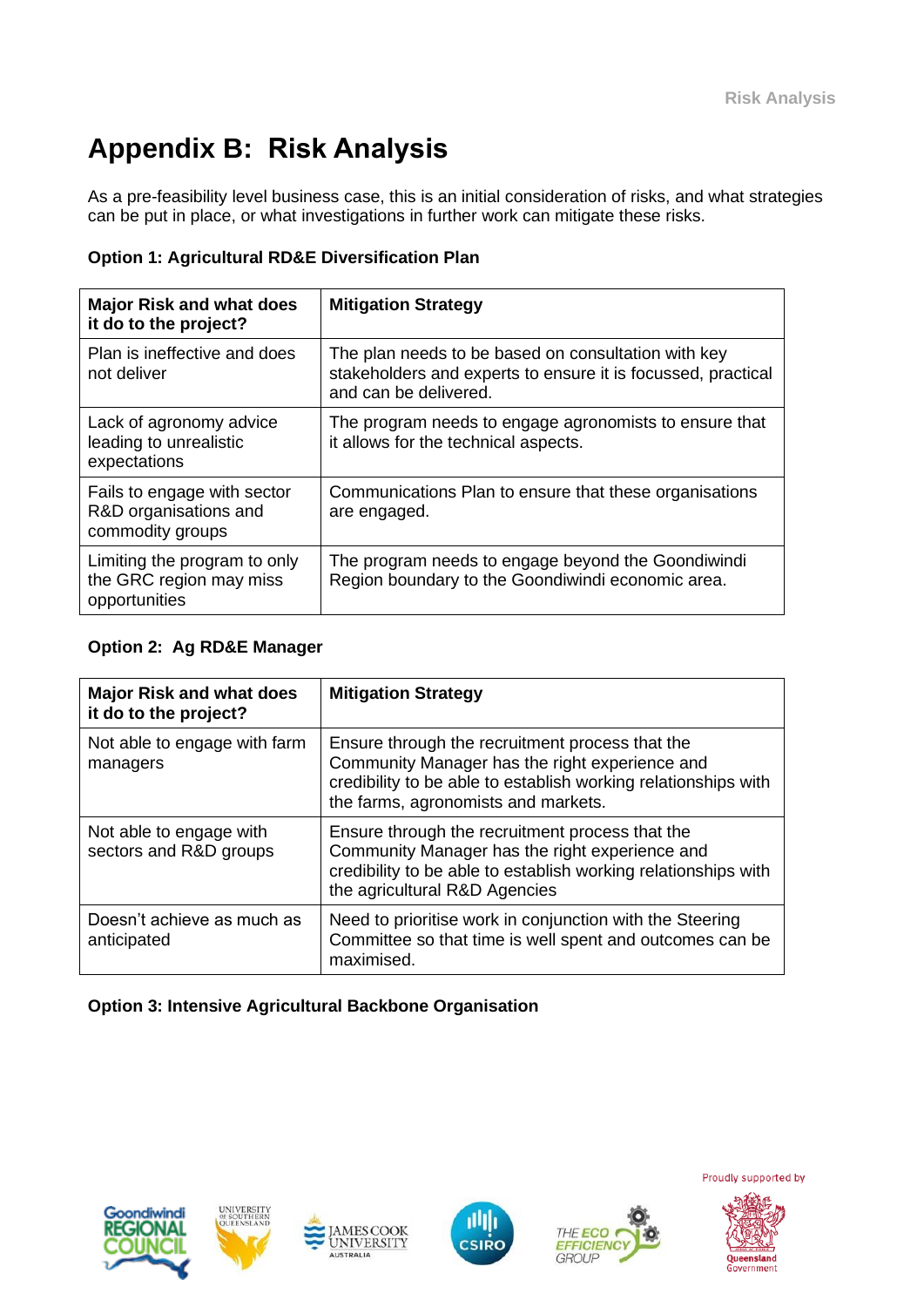| <b>Major Risk and what does</b><br>it do to the project? | <b>Mitigation Strategy</b>                                                                                                                                                                                                                                                                                                    |
|----------------------------------------------------------|-------------------------------------------------------------------------------------------------------------------------------------------------------------------------------------------------------------------------------------------------------------------------------------------------------------------------------|
| Scepticism about the<br>success of incubators            | The program is a supported RD&E trial with some funds<br>and a lot of support provided. Other farms will be able to<br>take advantage of the process and experts even though<br>they may not receive funds. The project will contribute to<br>knowledge.                                                                      |
| No successful trials are<br>conducted                    | Suitable balance in due diligence to be undertaken on<br>projects to ensure that there is a reasonable prospect of<br>successful projects, but the program is not too risk<br>adverse. The sector needs to learn from a range of trials<br>and challenges so documenting a trial if unsuccessful will<br>still be of benefit. |











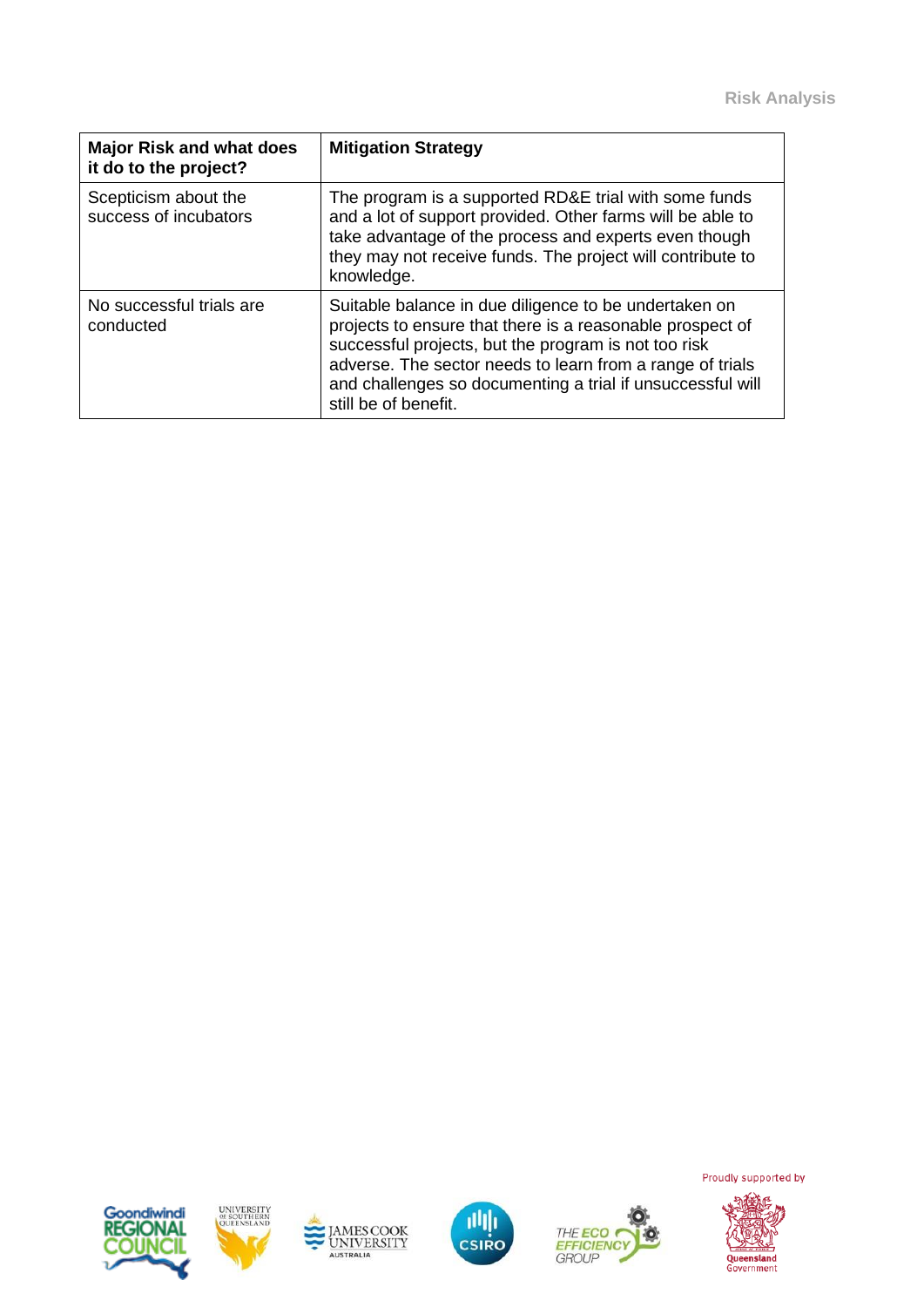# **Appendix C: Background Information**

#### Case Studies

Should this URL have a topic? [https://www.abc.net.au/news/rural/2019-07-27/tipperary-station](https://www.abc.net.au/news/rural/2019-07-27/tipperary-station-plants-lemons-in-major-horticultural-project/11345366)[plants-lemons-in-major-horticultural-project/11345366](https://www.abc.net.au/news/rural/2019-07-27/tipperary-station-plants-lemons-in-major-horticultural-project/11345366)

Murray Darling Basin Diversification Project with Justin Heaven <https://www.qt.com.au/news/seminar-explore-profitable-crops-murray-darling-ba/2759329/>











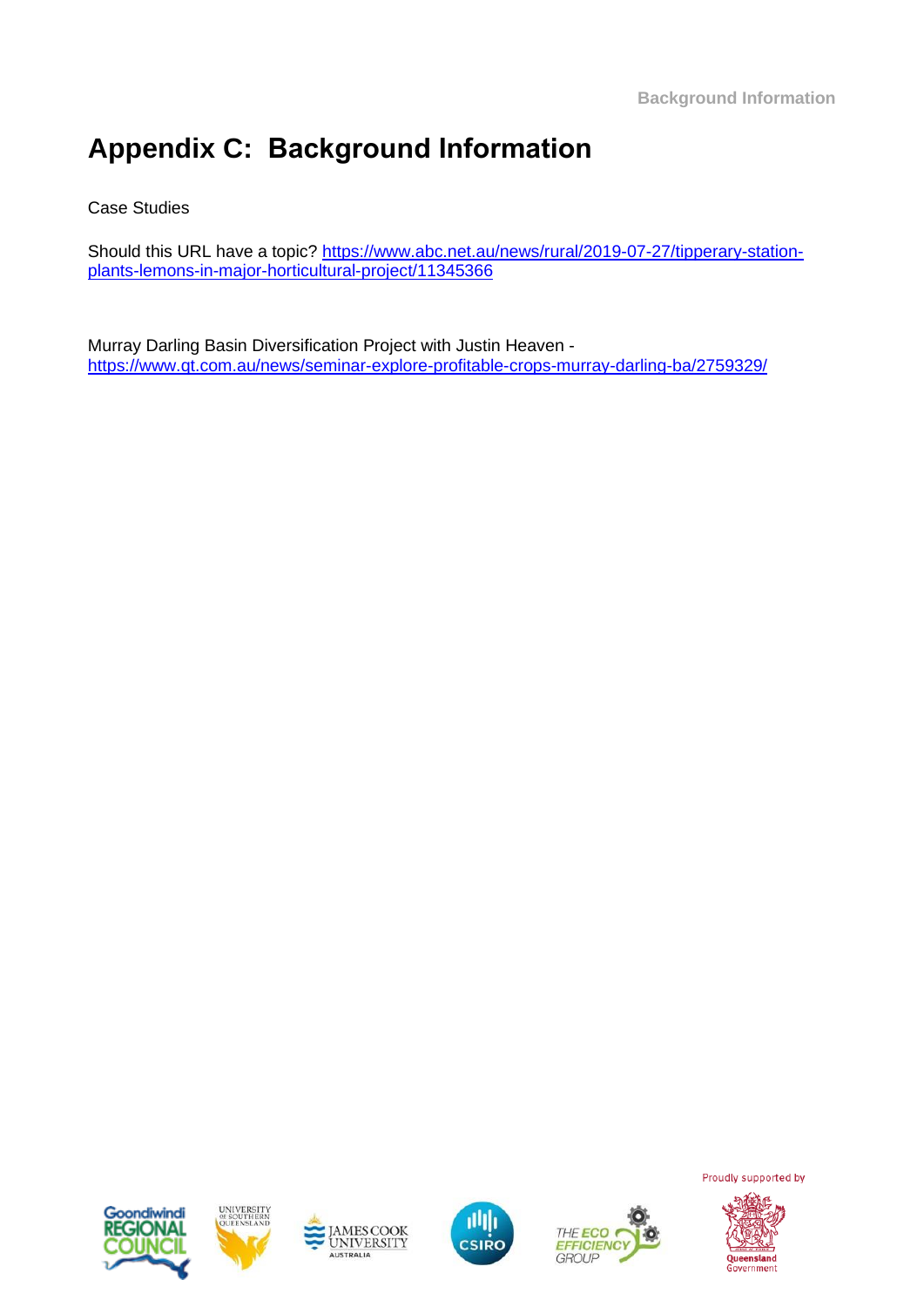# **Appendix D: Future Food and Fibre Notes**

Future Food and Fibre Notes

17 October 2019, Golden Age Centre, Goondiwindi.

#### **Jane Bennett, Tas Foods.**

Businesses start because of what they want to do

Gave the example fo a fingerling business that started up in Tas – didn't have great success so diversified into tourism

Create something that is valued by your customers so you need to know what your customers want - Visit and talk to your market

Key attributes:

- 1. agriculture a significant component of the economy
- 2. sense of community
- 3. local champion or champions
- 4. identifyable geographic boundaries eg Tasmania, nz, cornwall, wales, Scotland
- 5. brand champions tourism icons
- 6. tourism is a successful part of the place of the origin for example cornwall rejuvenated by the biodome
- 7. vibrant arts culture supports difference and change in communities monoculture communities struggle ,thriving communities have good arts cultures
- 8. support and welcome tourists and visitors

The Tas Foods Model:

- buy existing businesses and look for:
	- $\circ$  good technical products developed by a founder
	- $\circ$  capital constrained reached capacity of owners to inject funds
	- o founders impair proper management decisions
	- o will sell it whoever will take it away due to marketing etc
- have a shared service model
	- $\circ$  provide services to all businesses
- haven't been successful until you've sold the business and made money

#### Advice:

- establish a business with a view to selling it. For example locate it in an accessible part of the site – or in town rather than in the middle of the site where the roads, powerlines and water are
- the role of Economic Development Agencies is to
	- o advise on grants. Grant writing
	- o help with approvals etc











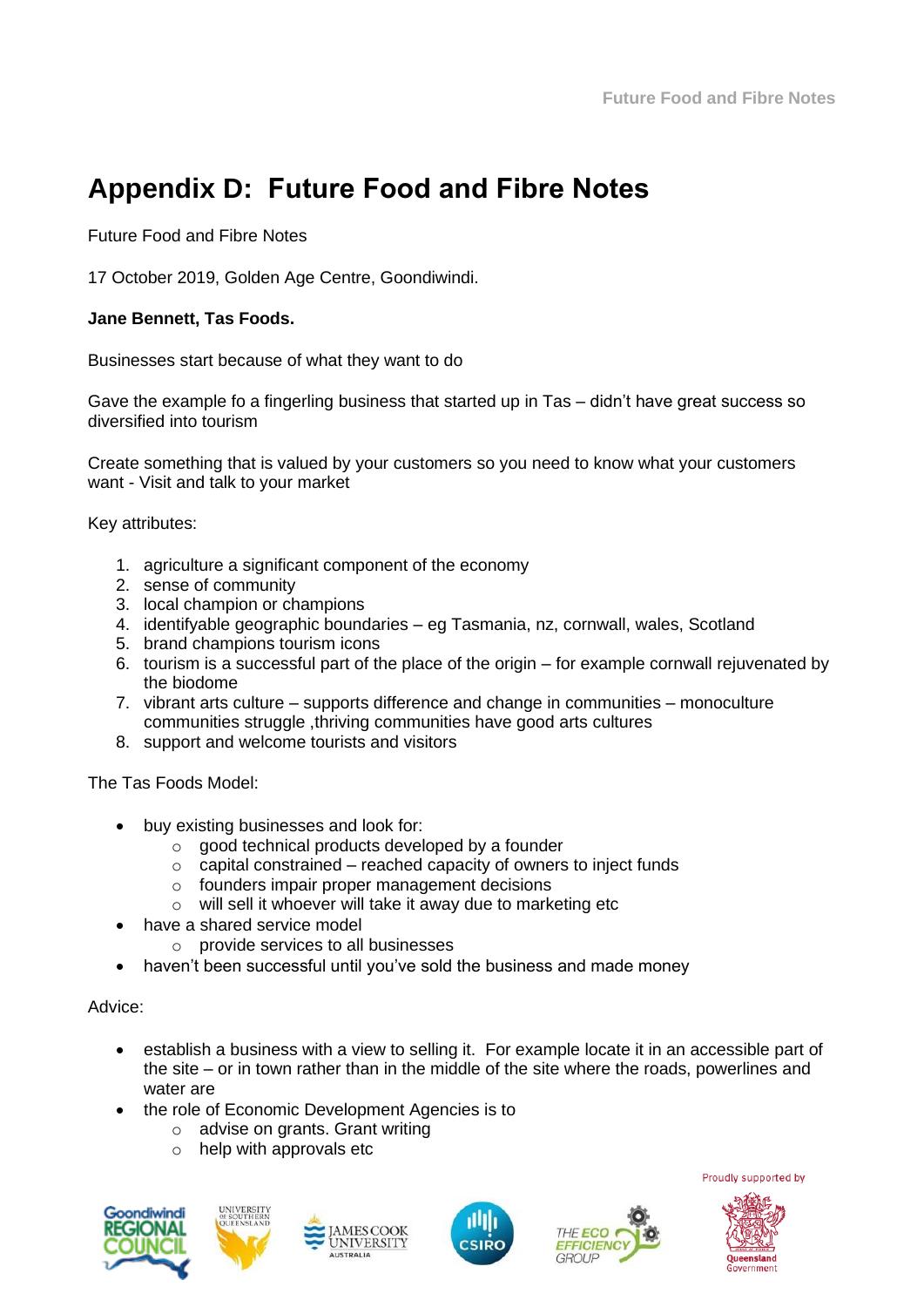- role of Industry RDCs
	- o help with progressive advice but not just to grow more of what people don't need
	- $\circ$  cotton RDC has done a great job making australias cotton industry the lowert water user in the world
- use grants to assist you to do things but don't become dependent on them and don't change your business to fit a grant

Alex Nixon, Cattle and Crop Farmer, Nuffield Scholar.

- Working towards regenerative ag practices: "Some of our soils have been in the family for over 100 years and I want to pass it on to my kids in a better condition than I found it"
- Maintaining soil organic matter needs to be a priority.
- min 8 species cover crop used and they are sprayed before seed set which is when they start drawing more water. Crops can be sewn straight into the organic matter.
- Can be costly to get started.
- Aim to get to 100% ground cover.
- Alex noted that there were more beneficial insects in the crop and noted a slight improvement in yield in year 1.

#### **Questions and Answers from Attendees.**

**(Answers shown from the participants that provided answers on the questionnaire. 6 different respondees – comments shown in different colours. Names and contact details were not requested)**

- 1. Do you feel like there is a need for you to change the way you farm? For example, new crops, different methods, etc?
	- There's always a need to improve methods and increase sustainability and profitability.
	- Another industry in town would be very beneficial
	- Producer: Diversity increase sheep and turn some grazing land into hay production
	- Weeds a lot of capital tied up in managing.
	- I'm happy to share info and contacts for those in Ag businesses
	- Not an ag business at present but found all the presentations valuable for many reasons and enterprises
	- Camera sprayer
	- Electric weed zapper
	- Camera sprayer instead of a blanket sprayer

#### 2. What are the reasons for that? What Pressures?

- Increase in Varied rainfall has meant we have have to run less cattle
- Need to increase efficiencies to increase production and remain viable
- Diversity and fresh thinking options presented are options for growth and change for Prodction Bioligy Economy Economy and Sustainabiltiy of the Environment
- Save money
- Reduce harmful chemicals
- More efficient
- Reduce waste
- Save money
- technology
- 3. Do you have ideas about how you would change? Different Crops? Different Methods?